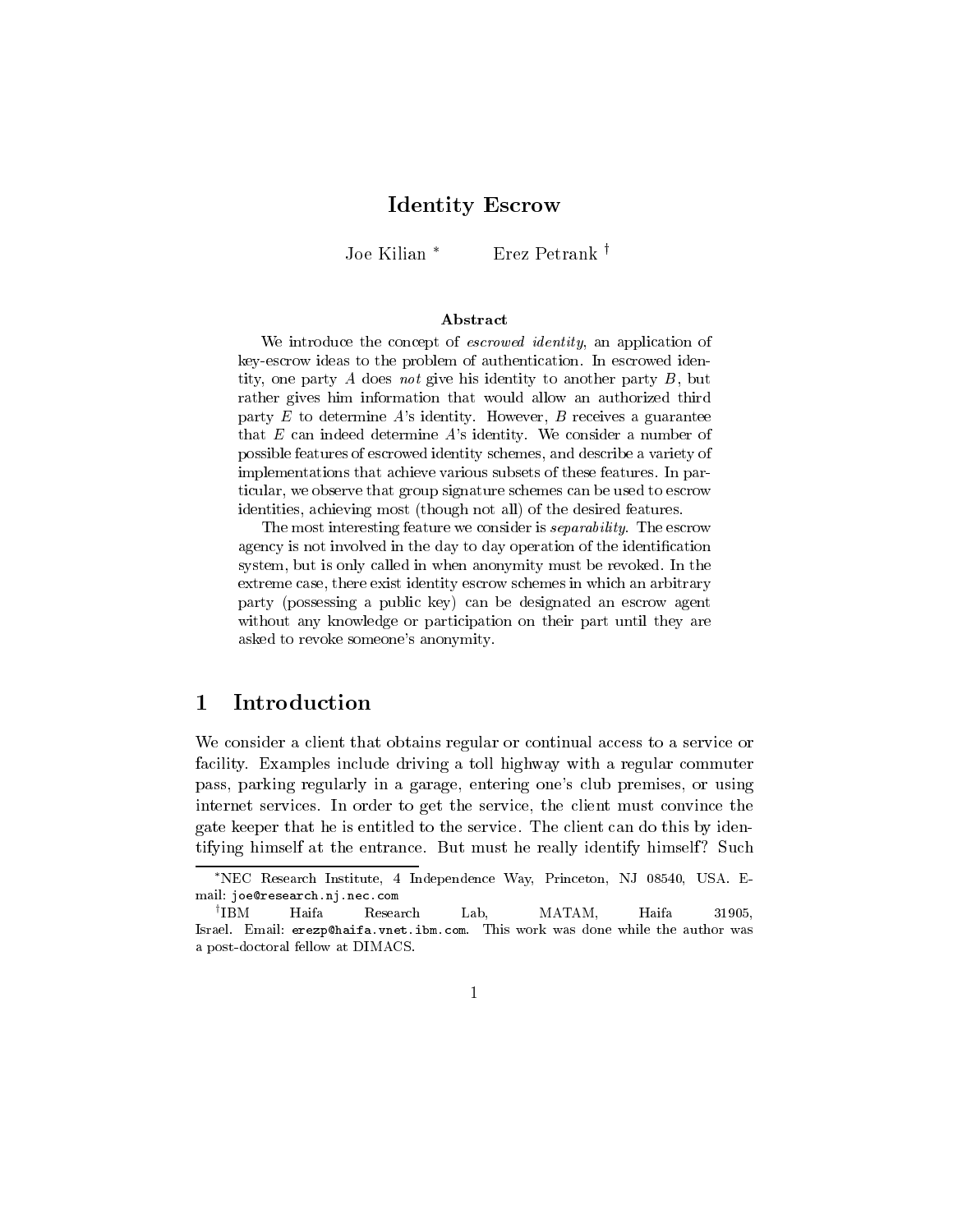identification raises critical issues of privacy. For example, a more pervasive highway authority might as a side eect allow the tracing of people-s move ments to an unprecedented degree. On the other hand, what if the client remains completely anonymous, say, by an access code that is secret, but common to all clients? In certain rare circumstances, the service provider (and society at large) may have a compelling reason to know the identity of the client. For example, consider an automated access system for a parking garage The garage cares that the person entering it is authorized to do so the person-s precise identity is normally not a valid concern However suppose that on some night a person was murdered in the garage At this point the garage owner and society at large may have a legitimate interest in knowing who was there on that night. Or, one might wish to have a computer "chat room" in which one has conditional anonymity: As long as one follows the rules laws, ones identity is secure from even the system administrator. But if one flagrantly breaks the rules (such as arranging drug deals in the "Lion King" kiddie chat room), suitable law enforcement agencies can be appealed to in order to determine one-s identity The reader may envision other examples such as a drunk driver causing a fatal accident on the highway, etc.

Traditionally, access control has been all or nothing. One obtains all the information about the other person up front, with no recourse to learn more if circumstances warrant. This rigidity generally leads one to allow less privacy, since one is likely to want as much information as one can get just in case a "bad case" arises. We give a more flexible alternative.

We consider a more flexible, two-tier approach to authentication. On the first tier, a person gives only as much information about themselves as is strictly necessary for ordinary circumstances. On the second tier, a person gives a more precise statement of their identity that may be needed in extraordinary circumstances This second tier is only accessible with the help of a third party, which is separate from (and not under the control of) the party managing access We describe identity escrow schemes in Section 1.1 below.

Key escrow has proven an active and contentious field of research and discussion (c.f.  $[24, 25, 22, 18, 21, 23, 27]$ ). Most of the attention in this area has been restricted to the simple case of communication: party  $A$  sends an encrypted message EKM to party B some centralized authority is given the capability to recover either  $K$  or the specific message  $M$ . As discussed in Section 3, group signatures has an escrow-like feature in which the anonymity of a signer may be revoked. We add yet a new domain for

 $\overline{2}$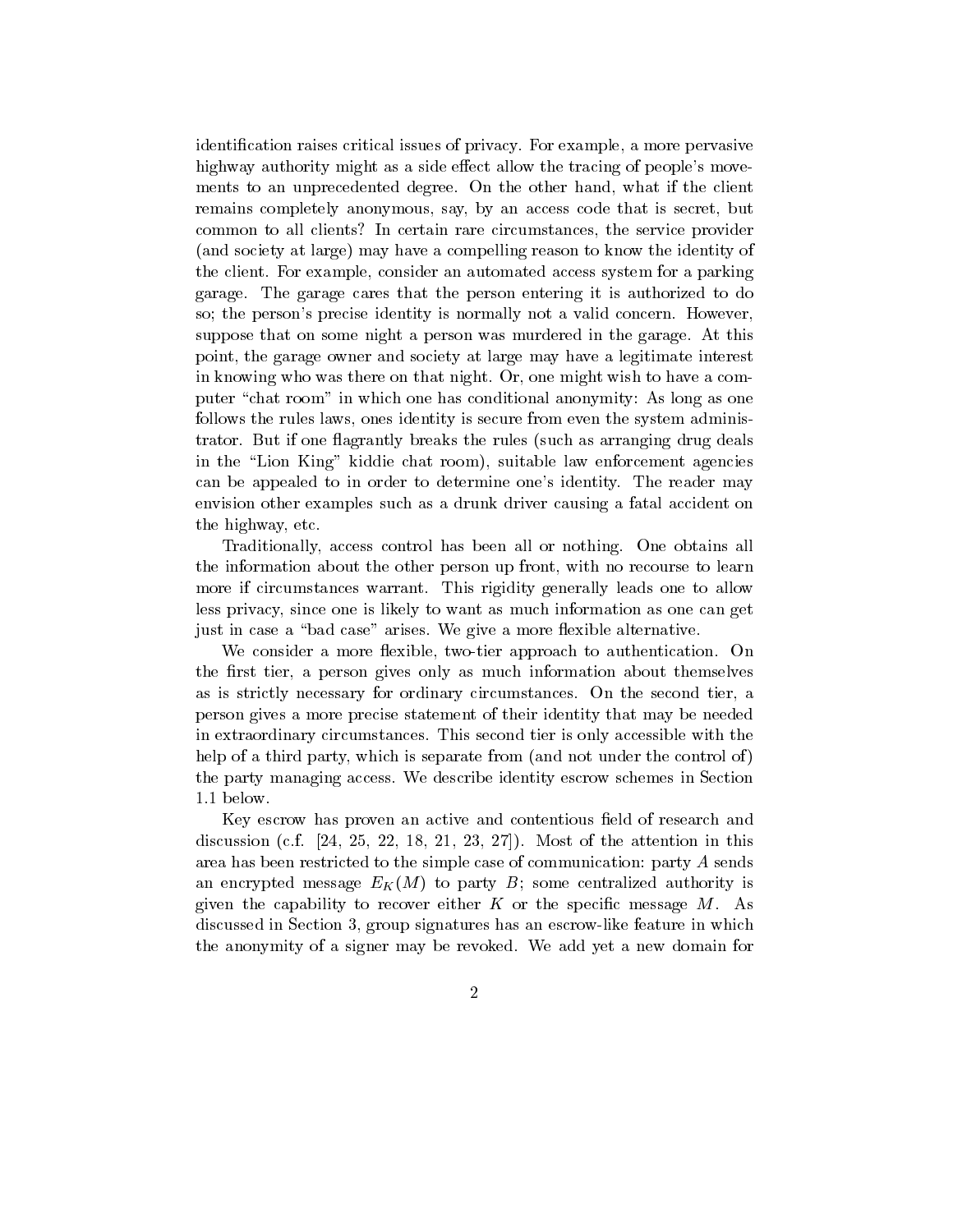the application of key escrow ideas authentication and identity schemes Some distinctive features of this application are that

- $\bullet$  Escrowed identity may actually enhance privacy. By default, many identity schemes require a person to give their entire identity up front." A protocol in which this information is only released under special circumstances may prove an acceptable, and more private substitute
- $\bullet$  -Escrowed identity schemes work to the advantage of at least one of the  $\bullet$ parties invoking them. In traditional key escrow systems, both party only lose by following the escrow system, and have everything to gain by bypassing it (which is generally quite easy to do).

## 1.1 Escrowed Identity

An escrowed identity system consists of the following parties:

- Identifier: The identifier is the client who identifies himself to the verifier (the gate-keeper).
- Issuer: The issuer issues certificates to the identifier that allow him to identify himself in an escrowed manner
- Verifier: The verifier is typically the access provider who verifies the first-tier identity process as well as the escrow proof for the second-tier identity.
- escribiting the estimate  $\mathcal{L}_{\mathbf{A}}$  and  $\mathcal{L}_{\mathbf{A}}$  into the vertice of  $\mathcal{L}_{\mathbf{A}}$  and  $\mathcal{L}_{\mathbf{A}}$ ifier to make a second-tier identification of the identifier.
- These parties execute the following protocols
- Initializing the system. The certificate issuer, and in some cases the escrow agent, computes whatever private information and publishes whatever public information is necessary to initialize the system
- Issuing a certificate: The certificate issuer gives a certificate to the identifier.
- Checking the weak identity: The identifier convinces the verifier that he has a certificate, gives an *escrowed certificate* and convinces the verifier that the escrowed certificate is valid.
	- 3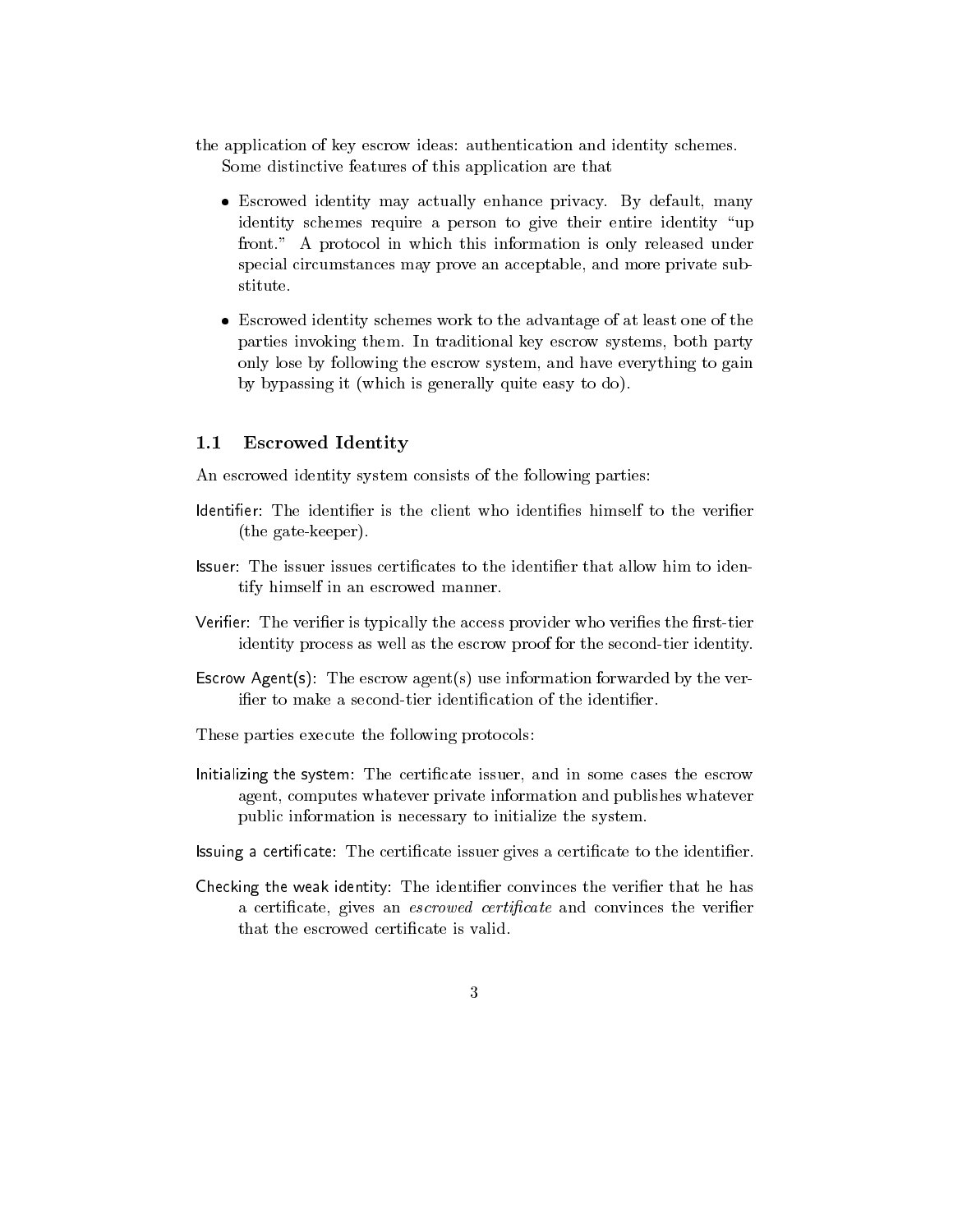Recovering the complete identity: The verifier gives the escrow agent(s) the escrowed certificate, and the escrow agent(s) recovers the identity of the identifier.

There are a number of desirable features of escrowed identity systems Ideally, one would like an efficient protocol that achieves all of these features. However, as we discuss below, there is a tradeoff between feature coverage and efficiency among the known escrowed identity protocols. Hence, we will describe for each implementation the features it does or does not achieve

The following features are most pertinent to the notion of escrowed iden tity:

- Valid first-tier identification: If a user receives a legitimate certificate from the issuer, and if he follows his protocol, then he will succeed in convincing a verifier that he is a legitimate user (i.e. has a certificate) with probability 1. Conversely, a computationally bounded user that has not been issued a certificate by the issuer will fail to convince the verifier of having a certificate with probability almost 1. (This implies that producing a certicate without the issuer-s private key is computationally hard
- Secure second-tier identity: After the verifier has seen one or more first-tier identification proofs, he cannot fake a legitimate identity in the sense described above.
- Guaranteed escrow for second-tier identity:  $A$  computationally bounded user can interactively prove with high confidence that he has escrowed his secondtier is the escript identity in the escape of the second can determine the escape of the contract of the from the transcript of this proof. (This imply that producing a second certificate from a given legitimate on is computationally hard). One may further demand that even if many identifiers collaborate, the escrow agency may still recover the identity of one of them with high probability
- Resistance to impersonation: The escrow agency, even after recovering many identities of many users from the transcripts of weak identity proofs cannot fake any legitimate identity in the sense described above In particular, this implies that the escrowed identity does not reveal the certificate of the user. Similarly, one can require that the certificate issuer cannot fake the identity of someone already in the system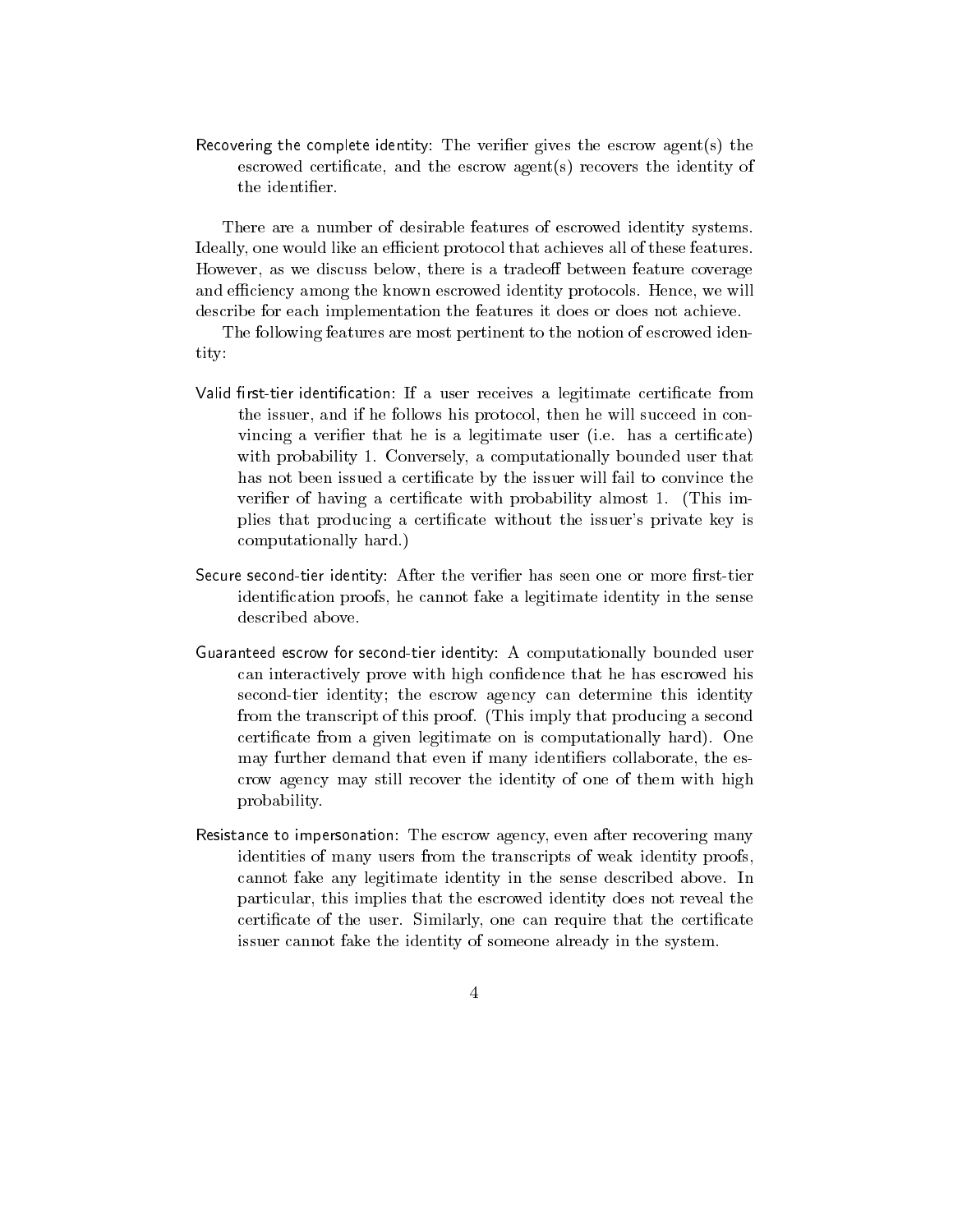Separability: The escrow agency is completely independent of the other parties unless a request to uncover the second-tier identity is made. An issuer, verifier and user can set up an identification system without ever registering with or communicating in any way with the escrow agent. The escrow agency is only "woken up" when there is a request to revoke anonymity

### Containing the escrow agent

Introducing an escrow agent into a system almost inevitably reduces its security. However, the nature of the problem and the separability property allows us to minimize the damage

By separating the escrow agency from the initialization and normal oper ation of the identification system, we can have the agency be dormant most of the time For example if the escrow agency is implemented with secure hardware, this hardware can be stored in a secure bank vault until needed. This helps to reduce the chance that an escrow agent will be compromised

A further check on a rogue escrow agent is that the verifier has to ask for a more precise identification. Key escrow for communication is typically coercive, and requires that someone be able to obtain the ciphertext of any two people-s communications without their request or consent Thus the possibilities for widespread abuse are greater than with our scenario Nevertheless it is only prudent to allow for multiple escrow agents the escrow agents in most of our protocols can be made to work using simple group cryptography (e.g.  $[15, 30]$ ).

#### 1.2 History and related work

An earlier version of this work appeared in  $[20]$ , using cut-and-choose techniques for the zero-knowledge proofs. The current version describes much more efficient implementations based on *group signature schemes*. Group signature schemes were introduced by Chaum and Heyst  $[12]$ , and subsequently developed in [13, 10, 28, 11]. Independently and concurrently with  $[20]$ , Camenisch and Stadler  $[11]$  developed new schemes for efficient group signatures one of which can quite eciently achieve most of our goals we describe this solution in Section

At the heart of escrowed identity and group signatures is an efficient proof that an encrypted value possesses some property Frankel Tsiounis and Yung [17] and Young and Yung [33] give very efficient protocols of this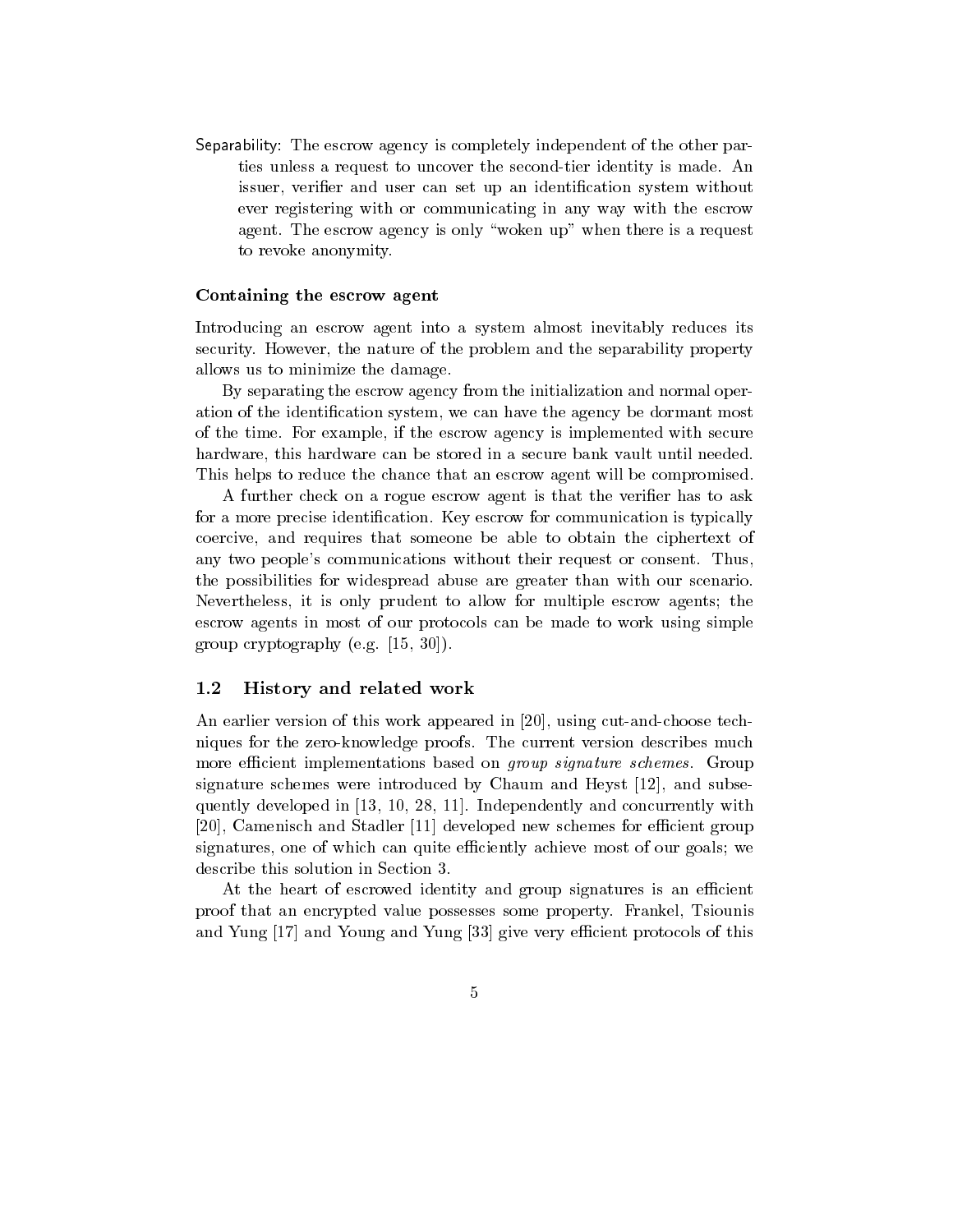type. Again, these proofs are are not completely applicable to our setting. but suggest that dramatically more efficient identity escrow schemes may be possible

The notion of keeping a trusted agency dormant except for "emergencies" has been proposed in a number of contexts. Asokan, Shoup and Waidner [1] show how to use a dormant third party for a variety of applications related to the exchange of digital signatures. Young and Yung [33] show how to use a dormant escrow agent for key escrow. Brickell, Gemmel and Kravitz [5] and Stadler, Piveteau and Camenisch [32] show how to use a dormant escrow agent in electronic cash systems (more efficient schemes are presented in  $[29, 17]$ . Quite recently, Micali  $[26]$  has shown how to use a dormant agent for certified mail.

## 1.3 Road map

In Section 2 we describe some of the building blocks we use for our protocols. In Section 3 we discuss how to implement identity escrow using group signature schemes. In Section 4 we show how to achieve stronger separability In Section 5 we show an implementation of an escrowed identity scheme based on the El-Gamal encryption and signature schemes.

# 2 Preliminaries

We describe some of the basic building blocks we use in our protocol.

### $2.1$ Bit Commitments

We work in the argument framework of Brassard, Chaum and Crépeau  $[7]$ . In this paradigm, all parties are assumed to be computationally bounded. It is shown in  $[7]$  how to commit to bits in statistical zero-knowledge, based on the intractability of certain number-theoretic problems. Dåmgard, Pedersen and Pfitzmann  $[14]$  give a protocol for efficiently committing to and revealing strings of bits in statistical zero-knowledge, relying only on the existence of collision-intractable hash functions. This scheme is quite practical. For simplicity, we will simply speak of committing to and revealing bits when referring to the protocols of [14].

In some implementations we also commit to strings by probabilistic en cryption  $[19]$  using the public key of the escrow agency. These commitments are only computationally secure. Furthermore, they allow for the escrow

 $\overline{6}$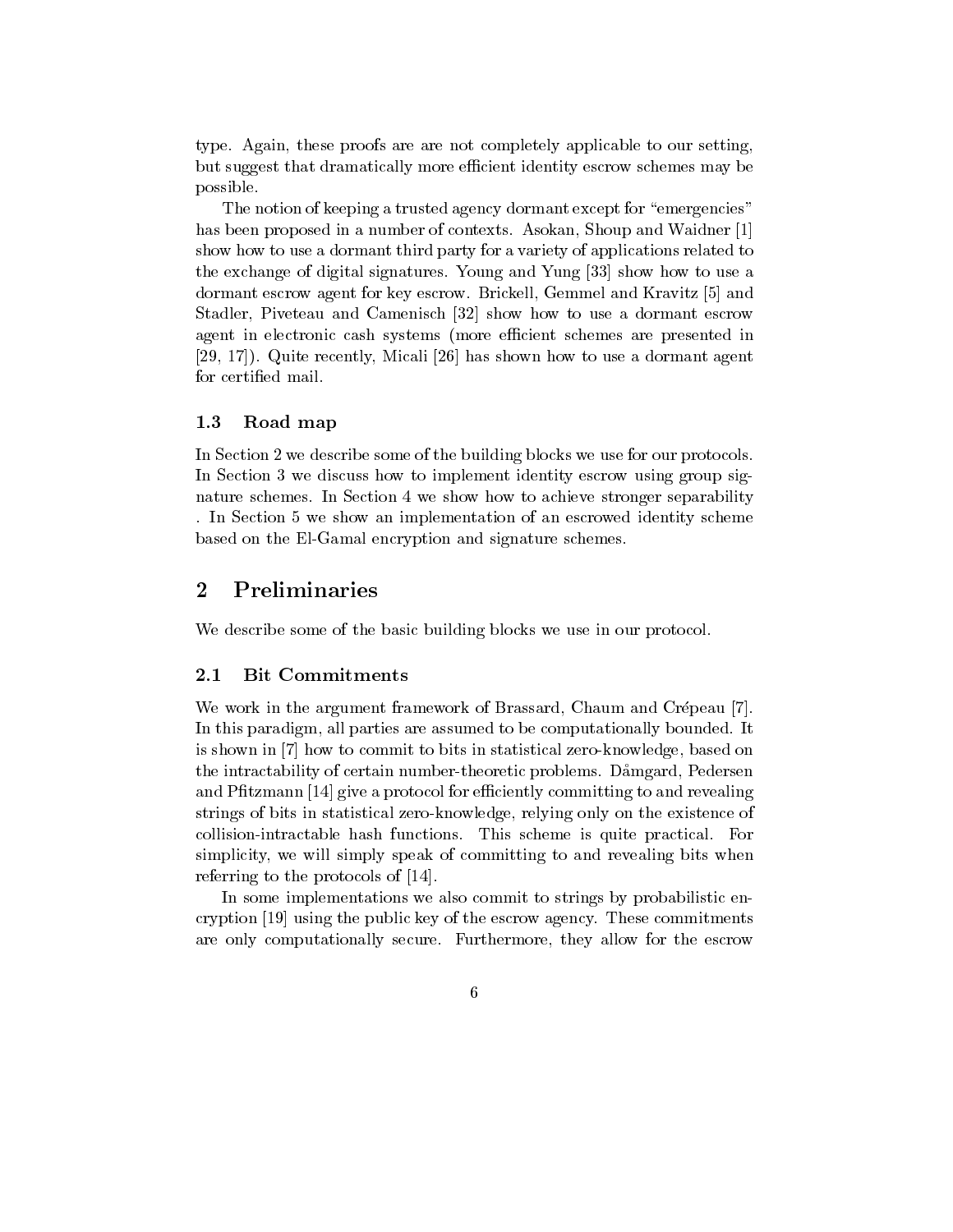agents to recover the values of these commitments in addition to those re vealed by the identifier in the course of the zero-knowledge proofs.

### The El-Gamal signature and encryption schemes

We base one implementation of escrowed identity on the El-Gamal signature and encryption schemes  $[16]$ , which we summarize, following  $[31]$ , with slight modifications to suit our purposes.

In both schemes, there is a common prime  $p$ , which for our purposes is of the form  $2q + 1$  where q is a prime. Let  $g \in Z_p^*$  have order q. For the encryption scheme each party has a private key  $\overrightarrow{X} \in Z_q$  and a public key  $Y = g^{\Lambda}$ . For the signature scheme we denote the secret key by  $S \in \mathbb{Z}_q$  and the public key by  $P = q<sup>2</sup>$ .

To encrypt a message  $M \in Z_p$  given public key P, the sender uniformly generates  $r \in Z_q$  and computes  $E_Y(M,r) = (g', MY')$ . The decryption function is given by  $D_X(A, B) = B/A$ .

The signer signs a message  $M \in Z_{p-1}$  as follows.

- 1. The signer uniformly generates  $r \in Z_q$ , computes  $a = g'$ , and casting it as an integer in  $0.1$ ,  $p = 1$ ). This step is repeated until a and  $p = 1$ are relatively prime
- 2. Using the extended Euclidean algorithm, the signer computes  $b \in Z_{p-1}$ such that  $\beta a + b = 1$  mod  $p - 1$ .
- 3. The signer returns  $(a, b)$ .

To verify a signature  $(a, b)$  for M, the verifier checks that  $P^a a^b = g^M$  mod  $p$ .

#### $2.2.1$ Signing the "0" document is not secure

We remark on a weakness in the El-Gamal signature scheme. The document " $0$ " can be signed efficiently by a party that does not have the secret key S. For example, by setting  $a \equiv P$  and  $b \equiv -P$  mod q we have  $P^{\#}a^{\#} \equiv$  $P^+P^- = q^*$ , where generally, we can set  $a = P^*$  mod p and setting  $\sigma = -a/\kappa$  mod  $q$ . For this reason, we use El-Gamal signatures for T instead of 0. We assume that given a number of signatures for 1 it is impossible to generate a different signature for 1. This assumption is plausible, but we do not know of any more standard assumptions that imply it

 $\overline{7}$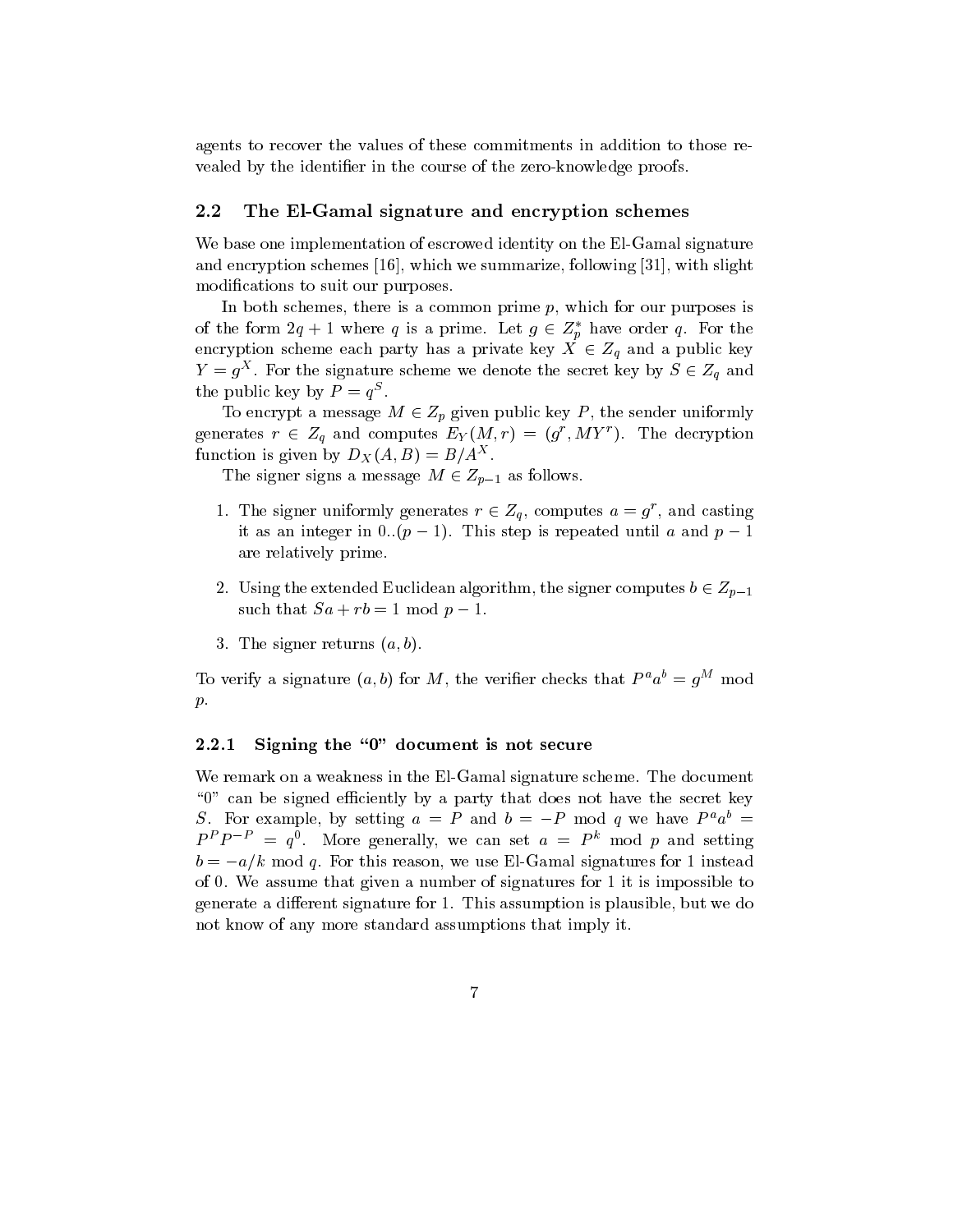#### $2.3\,$ The RSA encryption scheme

In the RSA encryption scheme the public key consists of  $n = pq$  where p and q are prime and an exponent e, where e is relatively prime to n and  $\phi(n)$ . A message M is encrypted by computing  $M^e$  mod n. The private key consists of a such that  $ae = 1$  filled  $(p - 1)(q - 1)$  (strictly,  $ae = 1$  filled  $A(n)$ ) sumces), and M is decrypted by computing  $(M<sup>2</sup>)<sup>2</sup> = M$  mod n.

We make an additional assumption beyond the security of RSA. We assume that for a random  $v$  it is hard to ning  $(a, v)$  such that  $a^* = v^* =$  $\delta$  mod *n*. Furthermore, we assume that given a set of such pairs  $\{(a_i, b_i)\}\$ it is hard to generate a new pair. Given d, it is easy to generate a pair  $(a, b)$ with given value of a by computing  $a = (a^2)^2$  and  $b = (a^2 - b)^2$ .

Camenisch and Stadler  $[11]$  use essentially the same assumption, and have pointed out that the system is not secure for secure  $\mathcal{L}$  the second  $\mathcal{L}$ pairs  $(a, b)$  fall on a low degree curve, which can be used as a basis for an attack However and the seed of the such a large to such an attack to such an attack to such an attack to such a

### $\bf{3}$ Using group signatures to escrow identity

Borrowing freely from the exposition in  $[11]$ , we describe the basics of group signatures. We then proceed to describe how a particular implementation can be used to give an escrowed identity system with most of the desired features

## Group signatures

A group signature system consists of a group manager that oversees a group of signers The group manager can allow other players to join the group Any member of the group can sign a message on behalf of the group. The group manager can determine precisely who within the group signed the message, but no one else can.

This framework suggests the following set of protocols for something close to escrowed identification. Being issued a certificate corresponds to joining the signature group. The identifier can identify himself to the verifier  $\alpha$  randomly a randomly message of the verifies of the verifies  $\alpha$  avoid replay  $\alpha$ and timing attacks, this message should include the (approximate) time and the verier-s name To revoke anonymity the group manager determines who actually signed the message.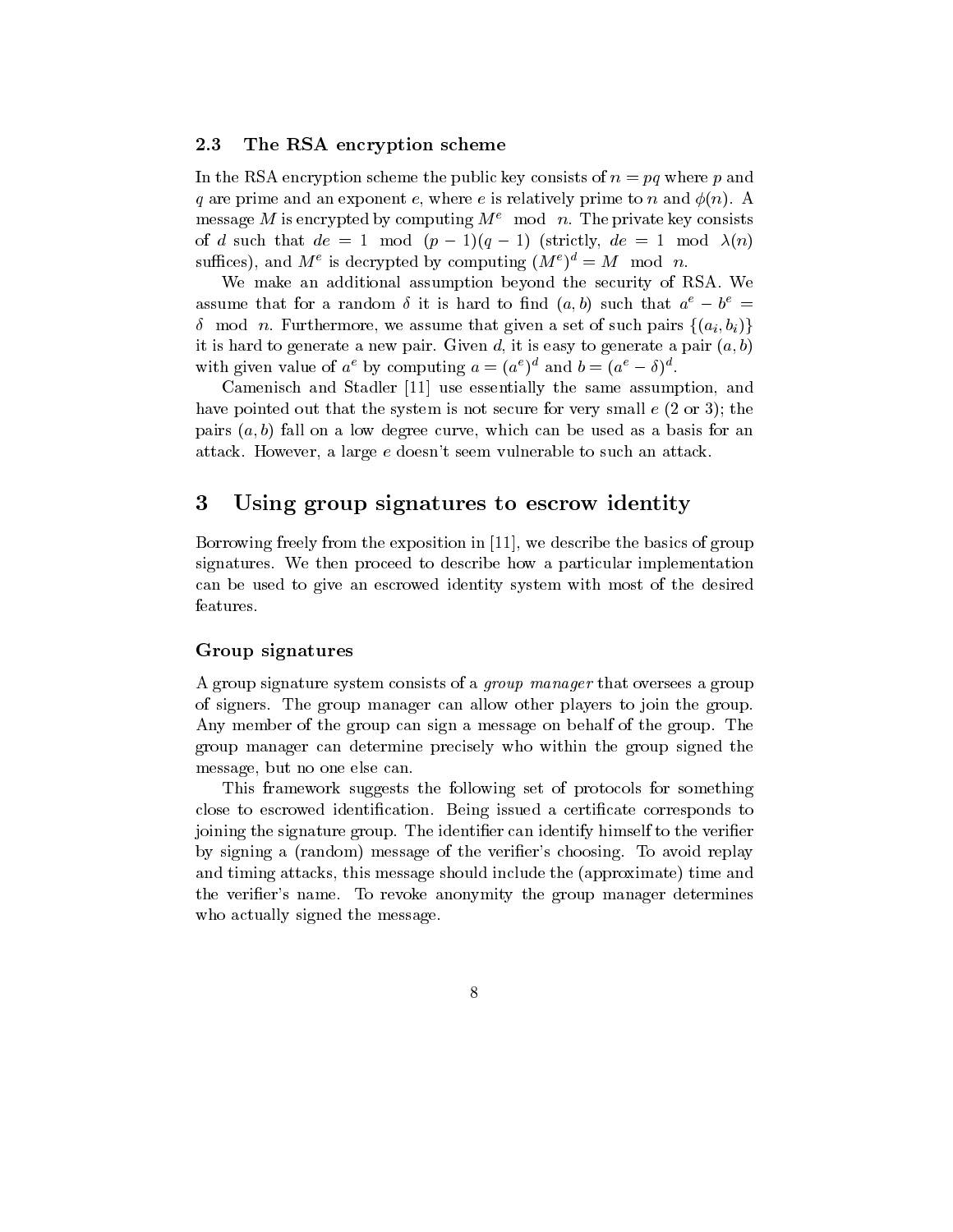However, in the reduction outlined above, the group manager plays two roles the issuer and the escrow agency To obtain an escrowed identity system, we need to split these roles. As noted in  $[11]$ , one of their implementations  $([11], \text{ Section 6})$  allows for a considerable, though not complete separation between these roles. For completeness, we explicitly describe how this separation is made

#### $3.1$ The Camenisch-Stadler construction

We briefly describe the parts of the Camenisch-Stadler construction that are relevant to separating the roles of the issuer and the escrow agency We omit quantities guarantees protocols and other issues that are not directly relevant to this goal

The group manager generates an RSA modulus  $n = pq$ , RSA exponents  $e_1, e_2,$  a cyclic group  $G = \langle g \rangle$ , of order n, an element  $h \in G$ , an El Gamal private-key, public key pair,  $(\rho, y_R = n^r)$ . It publishes  $(n, e_1, e_2, G, g, n, y_R)$ .

The identifier randomly generates a private x and computes  $y = x^{e_1}$  and  $z = q<sup>o</sup>$ . As part of the registration process, the identifier sends z to the group manager. The only operation the group manager performs relying on its private information is the computation of  $y\neq z$  for some  $y$  (used as part of a blind decryption to generate the certificate).

The signature incorporates a proof of knowledge of a valid certificate and the private key,  $x$ . As one part of the signature, the identifier sends  $(y_R, n, g)$ , which is the El-Gamal encryption of z. A group manager can thus recover  $z$ , allowing it to determine the identity of the signer. The signing process requires knowledge of  $x$  and  $y$ .

The group manager can be split into an issuer and an escrow agency as follows. The issuer generates  $n = pq$  and the corresponding RSA exponents. It then registers  $n$  with the escrow agency. The escrow agency chooses  $G, g, h, \rho$  and  $y_R$  appropriately and sends  $G, g, h, r_R$  to the issuer, keeping  $\rho$  private. It is typically not hard to verify that G is of the correct order. Also, the issuer can ensure that h is "random enough" by requiring that is be, for example, a hash of  $q$ .

The issuer can register participants without knowing  $\rho$ . The escrow agency can determine  $z$  without knowing the factorization of  $n$ . Once it has recovered  $z$ , it must go back to the issuer to determine who actually corresponds to z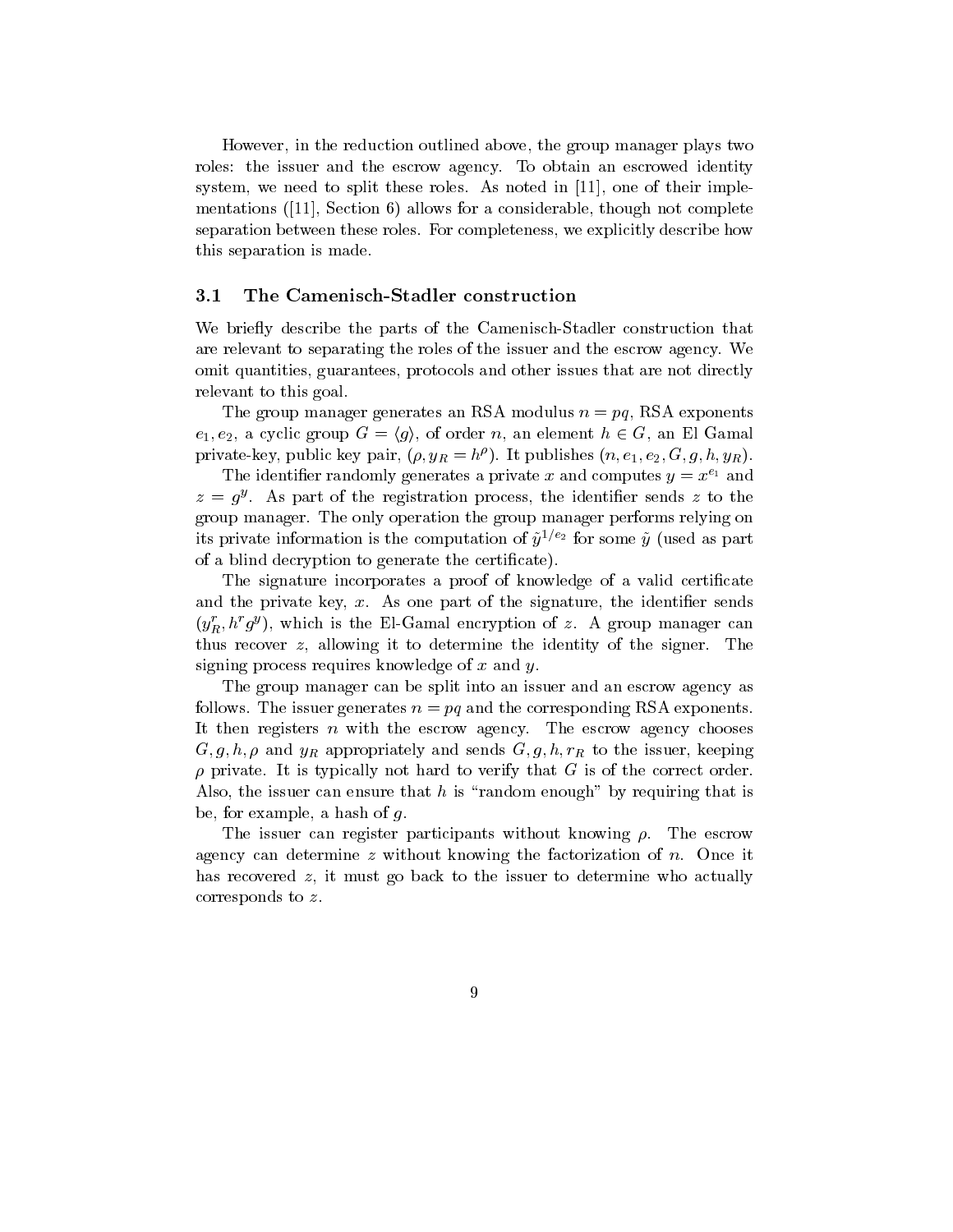## $3.2$ Features obtained by the Camenisch-Stadler construc-

First, we note that for this and all the (serious) protocols proposed in this paper we argue purely heuristically All statements about security are im plicitly preceded by "Well, it sure looks to us that...". An interesting open question is to obtain efficient schemes based on well known hardness assumptions

The above construction achieves three of our desired features, and achieves a weak form of the other two. The validity of the first-tier identification and the security of the second-tier identification derive from the corresponding security properties of group signature schemes. Furthermore, the Camenisch-Stadler construction also achieves a strong resistance to impersonation. The group center cannot forge a message from a group member, essentially because the group manager never learns x and y this inability extends to the issuer and the escrow agency (even working in concert).

Guaranteed escrow of the second-tier identification is in a sense also guaranteed by the properties of group signature schemes. However, note that the the escrow agency and the issuer must work in concert to reveal the identity Thus, if the issuer later refuses to help, or no longer exists, no second-tier identification may be obtained. This problem may be ameliorated by having the issuer continually inform the escrow agency of the identity corresponding to each  $z$ . For some applications, this weakness may be a strength, in that it provides another layer of protection for the anonymity of the identifier.

A weak form of separability obtained, in that the escrow agency is not involved with any transaction. However, the escrow agency has to be contacted to initialize a group. For some applications, this may be reasonable, but it is not suitable when forming groups should be a lightweight operation and the escrow agency is to be kept dormant nearly all the time

# A scheme achieving full separation

The greatest limitation of the groupsignature based schemes is that the issuer and escrow agent cannot be completely separated they must com municate when the system is set up and whenever anonymity must be re voked. It is of interest to see how much separation is indeed possible. Using general zero-knowledge proofs for NP assertions, great flexibility may be obtained, though with a complete loss of practicality. To allow person  $X$ into the group, the issuer can simply sign a message stating that  $X$  is in the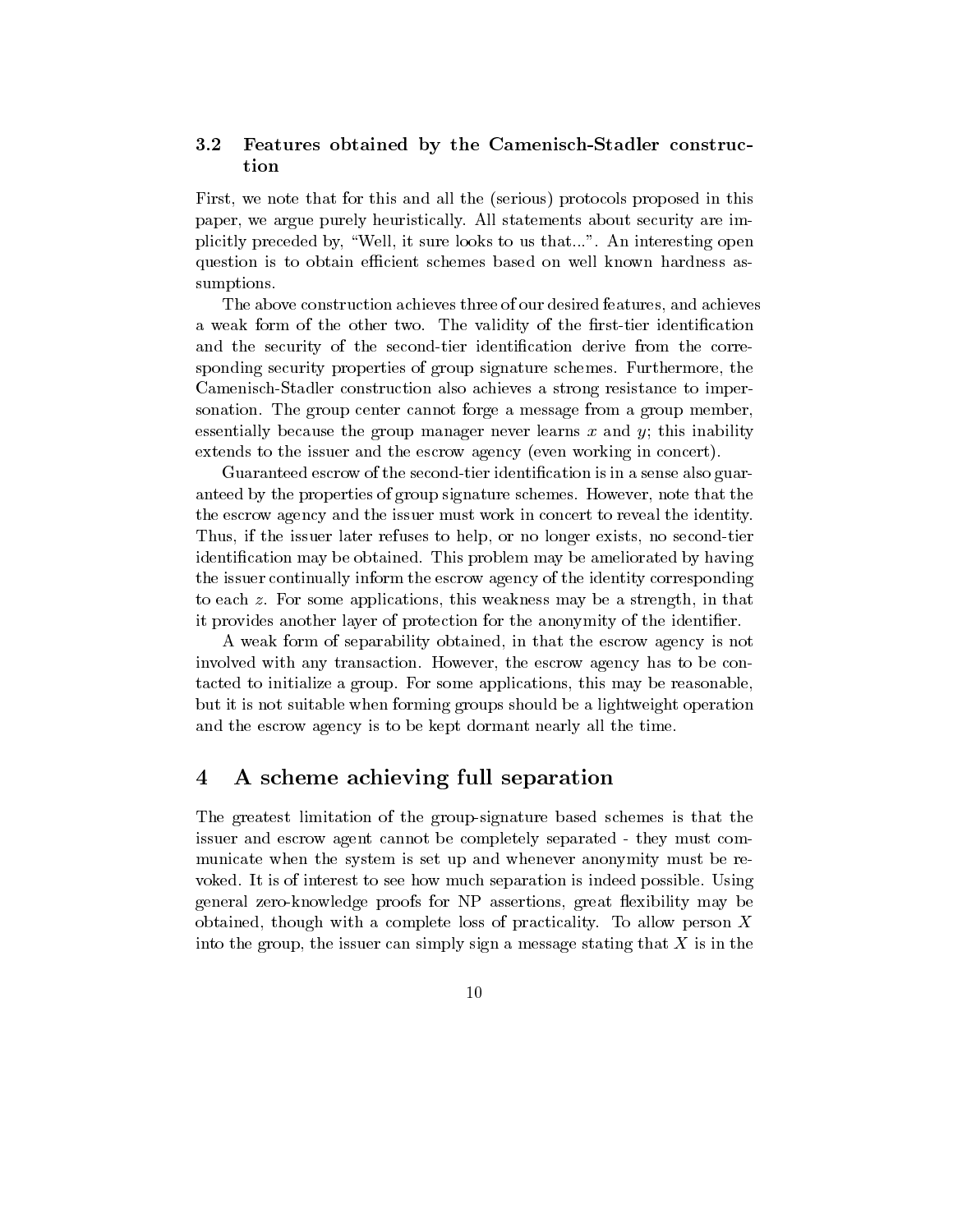group. To identify itself, the identifier simply (probabilistically) encrypts this message and signature in the escrow agent-s public key and gives a zero-knowledge proof that were the message decrypted it would be a valid signed message authorizing entry (further details, such as avoiding resending attacks, omitted).

We give an escrowed identification system that is vastly more efficient than the above system, but substantially less efficient than the group-signature based schemes In its basic form it allows for impersonation attacks by the issuer as recent work in progress we believe we can eliminate this attack with a somewhat more complex scheme.

## 4.1 The protocols

Central to our protocols is an RSA public key consisting of  $n = pq$  and e (relatively prime to  $\phi(n)$ ), with a secret key d such that  $de = 1 \mod (p 1/(q - 1)$ . In addition there is a new parameter,  $\sigma$ , that can be either set randomly or to a fixed number different from 0 or 1 (but must be fixed throughout the execution of the scheme 

A certificate is a pair  $(a, b)$  such that  $a^+ = b^- = b$ . Given  $a$ , one can easily generate a certificate, even if  $a$  or  $a$  is fixed, since  $b = (a - b)$  inod n. We assume that  $a$  and  $b$  are relatively prime to  $n$ . The structure of these certificates follows closely the methodology of  $[11]$  (and was independently put forth in  $[20]$ ).

### Initializing the system

To set up the system, the issuer chooses  $n, e, d$  and  $\delta$  as above, and publishes  $(n, e, d)$ . Note that unlike the previous scheme, the escrow agency has no part in setting up the system We only assume that any potential escrow agent has a public key

### Issuing a certificate

The center chooses a valid certificate  $(a, b)$  such that  $a^e$  contains (say, in its low order bits) the name of the identifier, and gives  $(a, b)$  to the identifier. As another security check, a can actually contain a compact signature by the issuer can verify the issuer made any the issuer made and interest  $\sim$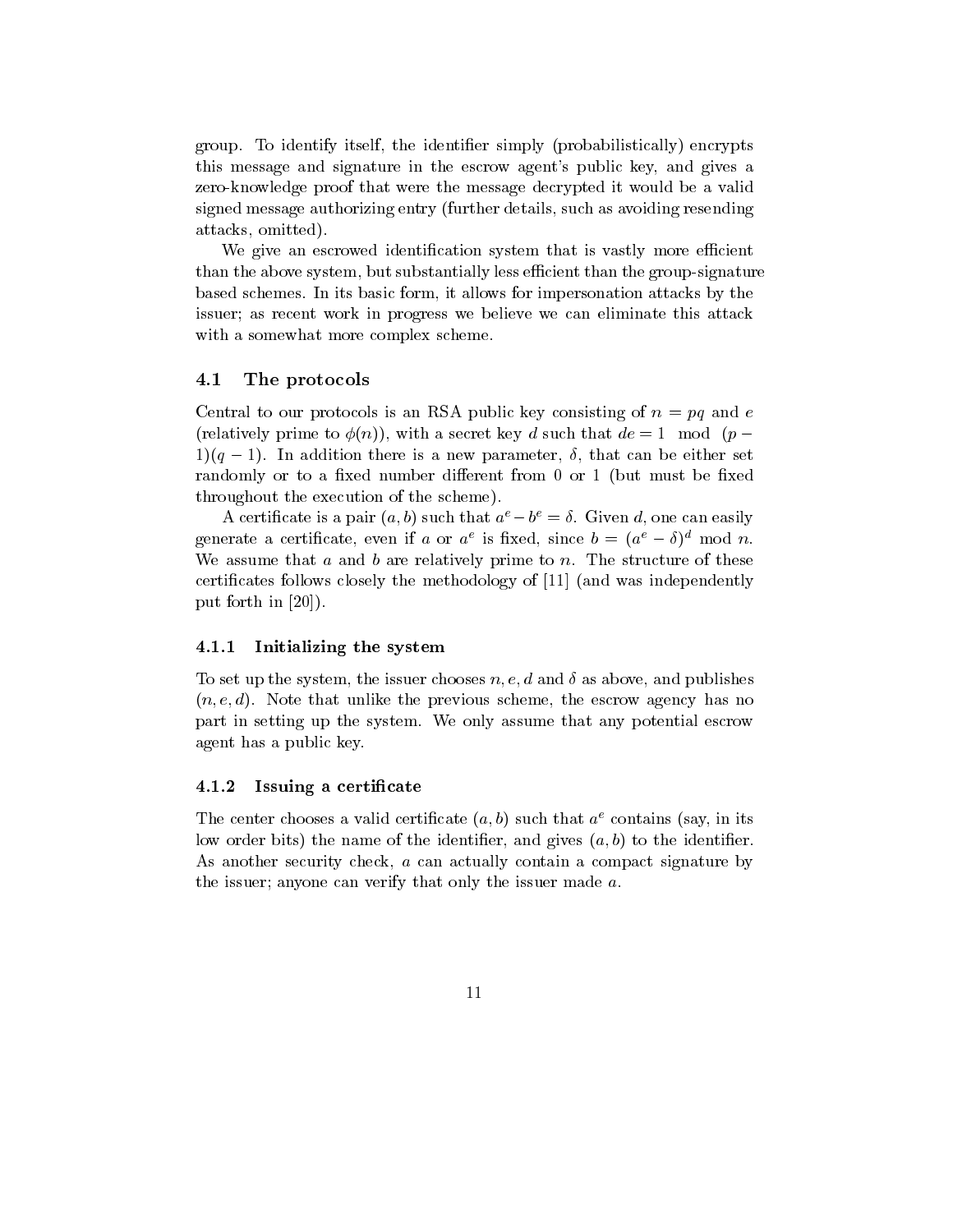### checking the weak  $\overline{1}$  time  $\overline{1}$  the weak  $\overline{1}$  the statistics of  $\overline{1}$

On a high level, the identifier proves that he knows a proper certificate  $(a, b)$ by a cut-and-choose protocol. The identifier and the verifier may choose their escrow agent independently during each identification session.

First, the identifier chooses independently and uniformly at random two numbers and the both relatively prime to the the the theory prime to be the sets and the theory of the theory numbers satisfying a control below a control partition is done to later to later to hide the actual value of  $a$  and  $b$  from the verifier. The identifier also chooses uniformly and independently at random two numbers  $x, y$  such that x and  $y$  are relatively prime to  $n$ .

I he identifier commits to the values of  $a_1, a_2, b_1, b_2, (a_1)^2, (a_2)^2, (b_1)^2,$  $(v_2)^2$ , x,  $x(u_1)^2$ ,  $x(v_1)^2$ , and  $x(u_1u_2)^2 + y$ , and  $x(v_1v_2)^2 + y$ . He commits to  $(a_1)$  and  $(a_2)$  by probabilistic encryption, using the chosen escrow agents public key. He commits to the other variables using statistical zeroknowledge commitments. The following five tests are used by the verifier to check that the committed values are correct and that the implied  $a = a_1 a_2$ and  $b = b_1 b_2$  satisfy  $a^2 - b^2 = b$ . The verifier will pick one of them at random and check that it holds

- 1. The identifier opens the commitments on  $x, a_1, (a_1)^2, a_1x, b_1, (b_1)^2$  and  $b_1x$ , and the verifier checks that all the values match their supposed relations
- 2. The identifier opens the commitments on  $a_2$ ,  $(a_2)$ ;  $b_2$ ,  $(b_2)$ ; and  $b_1x$ , and the verifier checks that all the values match their supposed relations
- 3. The identifier opens the commitments on  $x(a_1)$  ,  $(a_2)$  ,  $y$  and  $x(a_1a_2)$  +  $y$ , and the verifier checks that the values match their supposed relations
- 4. The identifier opens the commitments on  $x(\theta_1)^+$ ,  $(\theta_2)^+$ ,  $y$  and  $x(\theta_1\theta_2)^+$  $y$ , and the verifier checks that the values match their supposed relations
- $\mathfrak{v}.$  The vermer opens the commitments on  $x,$  on  $x(a_1a_2)^+ + y,$  and on  $x_0$  ( $\delta_1$ )  $\delta_2$ ) and the verifier checks that x is relatively prime to n and that

$$
(x(a_1a_2)^e + y) - (x(b_1b_2)^e + y) = \delta x.
$$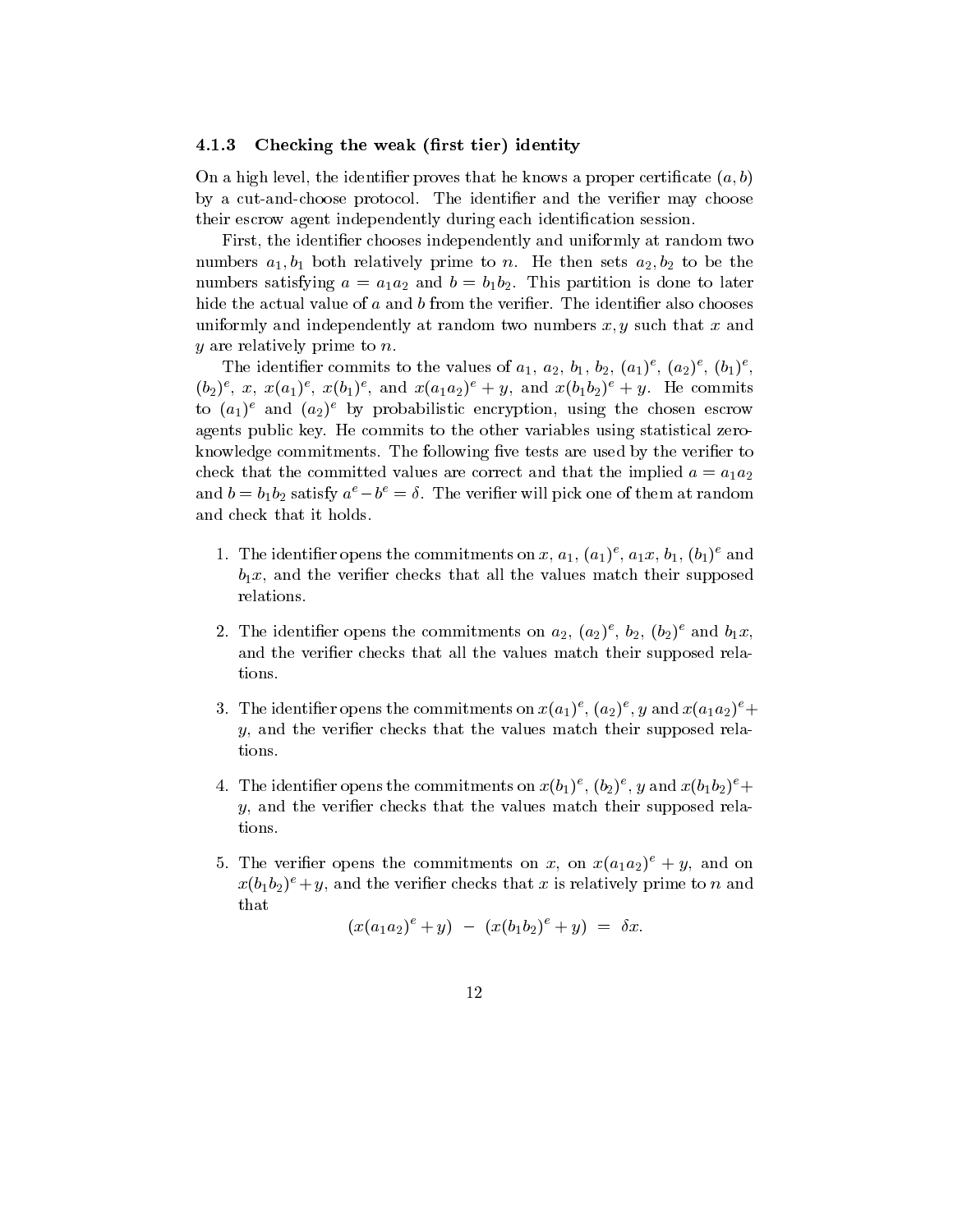Note that the tests an simultaneously hold only if  $(a_1a_2)^{-} = (b_1b_2)^{-} = 0$ . Thus, a cheating identifier is caught with probability  $1/5$ . The error probability can be decreased to  $\epsilon$  by repeating this protocol  $O(\log(1/\epsilon))$  times; by choosing the constant appropriately we have that either twothirds of  $\cdots$  committed a  $\cdots$  and  $\cdots$  and  $\cdots$  as  $\cdots$  and  $\cdots$  are different values in the committee of  $\cdots$ iteration) are good or the verifier accepts with probability at most  $\epsilon$ . Furthermore, identifier and the verifier go through a standard proof by which the identifier can show with high confidence that most of the committed values of a aa- and <sup>b</sup> bb- have the same value details omitted 

Also, if the identifier has a good certificate pair  $(a, b)$ , then he can always pass all tests. Last, the view of the verifier in each of the tests can be simulated efficiently.

### avous the complete issues that the four times of the complete  $\mathcal{S}$

The verifier gives the transcript of the proof to the escrow agent. Since the commitment on the  $(a_1)^2$  and  $(a_2)^2$  were done by probabilistic encryption, using the escrow agent-s public key the escrow agent can read the value of  $\left\{a_1\right\}$  and  $\left\{a_2\right\}$  and thus get  $a$  . This value plainly reveals the identity of the user is no further consultation with the issuer is required One subtlety is required One subtlety is that is t there may be multiple values, either because the prover cheated successfully in some rounds or because multiple identifiers colluded. These are thwarted by naving the equality check; hearly all the recovered  $a<sup>+</sup>$  s will be the same, and will be equal to an  $a$  from a certificate known to the identifier.

#### 4.2 Features of the identification system

As with the group-signature based schemes, all of the arguments for the security of this scheme is herefolding this statement about statements of the same caveats of security apply. Some necessary hardness assumptions that we make are that it is hard to find a pair  $(a, b)$  so that  $a^2 - b^2 = o$  mod n (so no one can fake an identity), that given  $(a, b)$  satisfying the above, it is hard to produce a different pair  $(a\ ,o\ )$  with the same property (so the user must escrow the  $\hskip 4.75mm$ real  $a^*$ ), and that given  $a^*$  it is not possible to ning the appropriate  $(a, b)$  (so that the escrow agency cannot fake the user identity). The last condition is implied by the first one, since it is easy to produce  $a^2$  for any arbitrary  $a$ . Further discussion of this assumption is given in [11].

It appears difficult for an outsider to mimic a group member. The interactive proof does imply that the intruder has a valid certificate. Assuming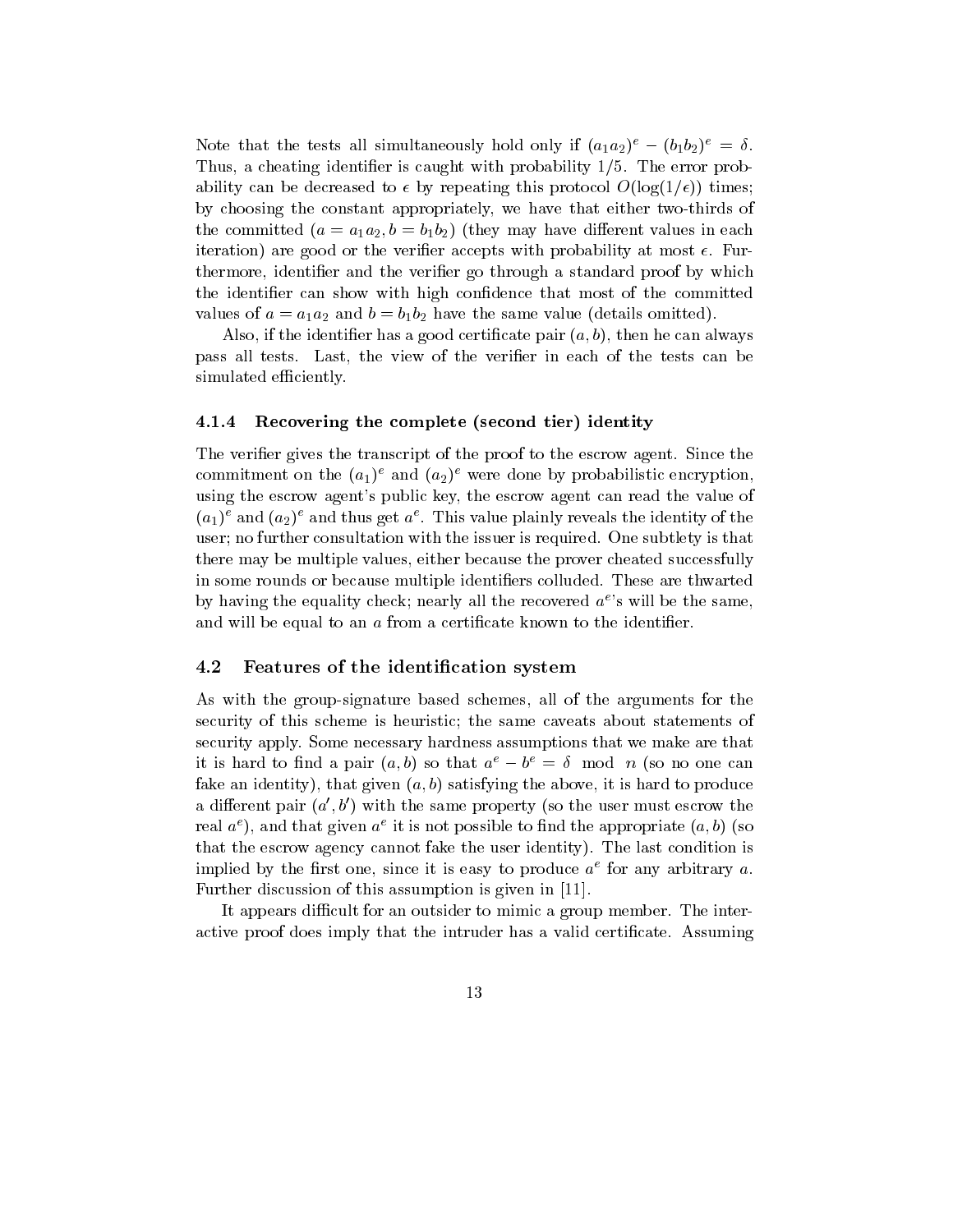that these are hard to generate given all the side information available to an attacker), valid first-tier identification appears to hold. Similarly, the zeroknowledge proof implies that with high probability the escrow agent will be able to recover  $a^+$  for a valid certificate, implying that the second-tier identity has been escrowed. However, without the escrow agent, the proof of knowledge of a certificate is zero knowledge, so the second-tier identity is secure

The strongest feature of the protocol is its separability The escrow agent is completely uninvolved unless asked to revoke anonymity. Indeed, the identifier and verifier have complete freedom of who they pick as their agent for any individual transaction Anyone with a public key known to the identifier and verifier may be designated an escrow agent, with no prior interaction required

The weakest feature of the protocol as it now stands is its resistance to impersonation The issuer can forge any player-s identity as soon as a certificate is issued. However, it can be verified that knowing  $(a_1)^+$  and  $(a_2)$  and seeing the rest of the proof reveals nothing about  $v$ . Hence, even after determining the identier-s identity the escrow agency and the verier cannot team up to impersonate the identifier. Hence, this system works best when the issuer is under high security and preferably is destroyed (erases its private data) when no further certificates are to be issued. We note that since it-s sole operation is an RSA decryption it can be implemented via group cryptography increasing the security of the system We also note as a result of this weakness the escrow agent-s goal is to determine the identier but not to prove this identity

### 4.3 Recent enhancements

We report on work in progress that will be described in detail in an upcoming longer version of this paper. We believe we can modify the above protocol, with some loss of efficiency, to make it resistant to impersonation. We briefly describe the basic tricks involved

First, one can achieve resistance to impersonation in a similar manner as in [11] by having a be g' for some element  $g \in Z_n^*$ , where the random  $r$  is chosen by the identifier. Care must be taken so that this discrete log problem is hard. As part of the identification process, the identifier proves knowledge of  $r$ , which is never revealed to anyone.

Unfortunately this way of choosing a doesn-t allow the identier-s name to be encoded So instructing the certicates and  $\{v_{1},v_{1},v_{2}\}$  and  $\{v_{2},v_{1},v_{2}\}$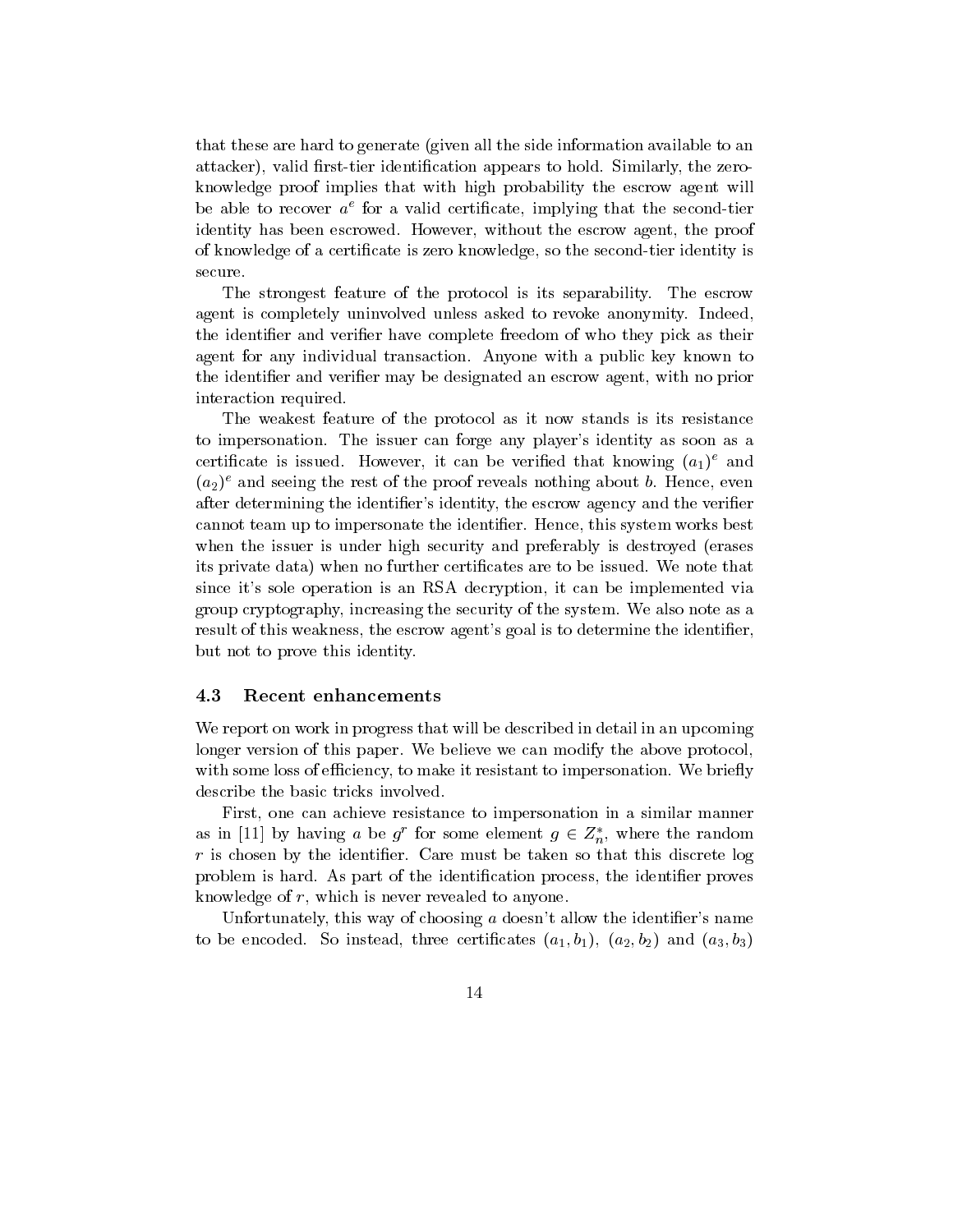are generated, such that the identifier knows the discrete log of  $a_1$ , and  $a_3$ contains his identity

A potential impersonation attack by the issuer would simply substitute a new value of  $a_1$  whose discrete log is known by the issuer. However, given the existence of space efficient signature schemes,  $a_3$  and  $a_1$  can be "linked" by the identifier, so that only that value of  $a_1$  can be used to establish someone-s identity and only the identier can make such a link  $\mathbf{E}$  signature for a However it is iso-signature for a However it is signature for a However it is so  $\mathbf{E}$ possible to directly prove in zero knowledge that these committed pairs are linked they aren-t normally revealed One attack is for two identiers to mix their pairs, so that no linked pairs are recovered. To thwart this attack, and a constraint so that are allowed so that a so that a so that a so that a so  $\alpha$  and the and the and the so relation is proven during the identification protocol, using standard cut and choose techniques. The issuer can arrange things so that for any 3 valid certicates a area and a area and a area and a area and a area are linked many many many many many many many ma details omitted

# 5 An El-Gamal based identification system

Given the rather nonstandard and quite similar assumptions used by the previous two schemes one would like to make sure that plausible schemes can be based on alternative cryptographic functions We construct an iden tity escrow system using the El-Gamal signature scheme as the underlying cryptographic primitive. Unfortunately, the protocol is even more inefficient than the last, and does not enjoy its strengths, but serves as evidence that identity escrow does not rely on what is essentially a single nonstandard assumption

We first give a high level discussion of this scheme.

#### 5.0.1 Initializing the system

The issuer begins by choosing keys for the encryption scheme and for the signature scheme. For both schemes he chooses a big prime  $p$  satisfying  $p = 2q + 1$  for a prime q, and a random quadratic residuosity g in  $Z_p^*$ . The issuer then chooses a secret key  $S$  for the signature scheme and computes the related public key  $P = q^2$  mod p. The escrow agent chooses a secret key X for its encryption scheme and computes  $Y = g^X$  mod p. The issuer publishes  $g, p, P, Y$ . In the sequel all operations are done modulo p unless otherwise stated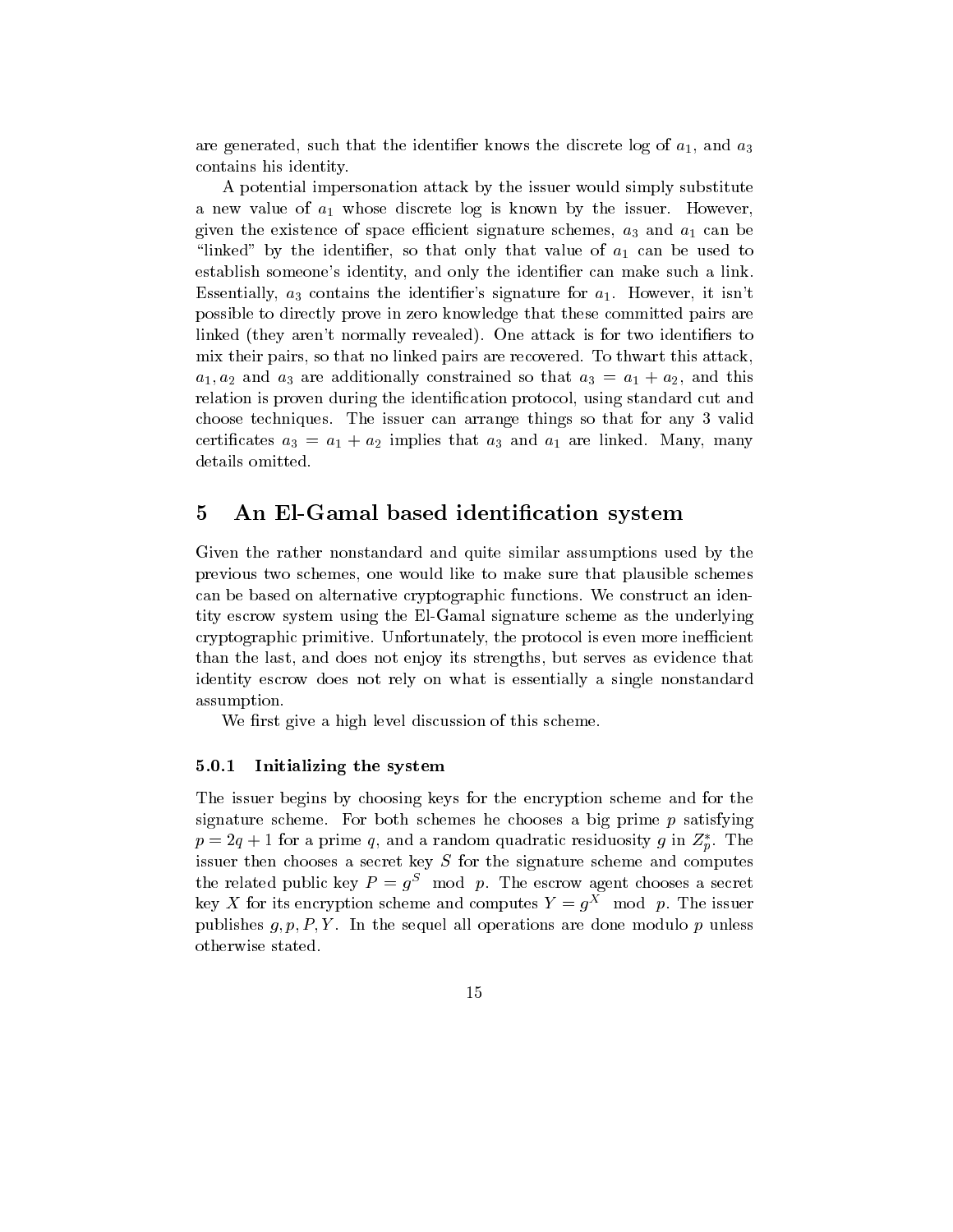#### 5.0.2 Issuing a certificate

The valid certificates will be the set of all signatures on the number 1. Namely, legitimate identities will be all pairs  $(a, b)$  satisfying  $P^a a^b = g \mod p$ . The issuer selects a random signature of "1" which is a pair  $(a, b)$ , and sends  $(a, b)$  to the identifier. Specifically, the issuer chooses a random number  $r \in [0..q-1]$  and computes  $a = q'$ . (Note that a is a random quadratic residue modulo p.) The issuer tries again if  $a = q<sub>1</sub>$  otherwise, the issuer computes the number b satisfying  $aS + rb = 1 \mod q$ . (a standard calculation in the field  $Z_q$ .) The issuer sends  $(a, b)$  to the identifier and saves a to allow it to help the escrow agent revoke anonymity

#### $5.0.3$ checking the weak  $\overline{1}$  time  $\overline{1}$  the weak  $\overline{1}$  the statistics of  $\overline{1}$

We go into the details of this process in Section  $5.1$  below. But in a nutshell, in order to identify himself, the identifier provides an El-Gamal encryption of a, and then proves in perfect zero knowledge that he knows a pair  $(a, b)$ such that  $P^a a^b = g \mod p$  and such that a is encrypted in the cipher-text he provided

#### $5.0.4$ recovering the complete statement ties, the country,

If the identity of a user has to be revealed, the verifier sends the escrow agent the encryption of  $a$ . The escrow agent decrypts it and, with the help of the issuer, determines which identifier had that value of  $a$ .

#### $5.1\,$ Verifying the identity in zero knowledge

Let us get into the details of the identity verification process. Recall that Party  $A$  should not get any knowledge from the interaction with  $U$ , but only be convinced that  $U$  is a proper user. To this end,  $U$  commits on a few numbers and by A-s request U opens a few of them A learns nothing from seeing the opened commitments, but if  $U$  tries to cheat,  $A$  catches him with a constant probability. Thus, repeating the process  $O(\log(1/\epsilon))$  times,  $A$  is convinced that indeed  $U$  has a proper identity with probability  $1 = e$ .

User U begins by encrypting a, i.e., selecting uniformly at random  $R \in$  $\mathcal{Z}_q$  and computing the encryption  $(\alpha, \beta) = (g^{-1}, 1^{-1} \cdot a)$ , which he sends to A. Next, U partitions  $a, b$  and R into shares in the following manner. For  $b$ and for R the user  $U$  chooses a random sum modulo  $q$ . Namely, he chooses

<sup>&</sup>lt;sup>1</sup>The number *a* equals *q* with (negligible) probability  $2/(p-1)$ .

<sup>16</sup>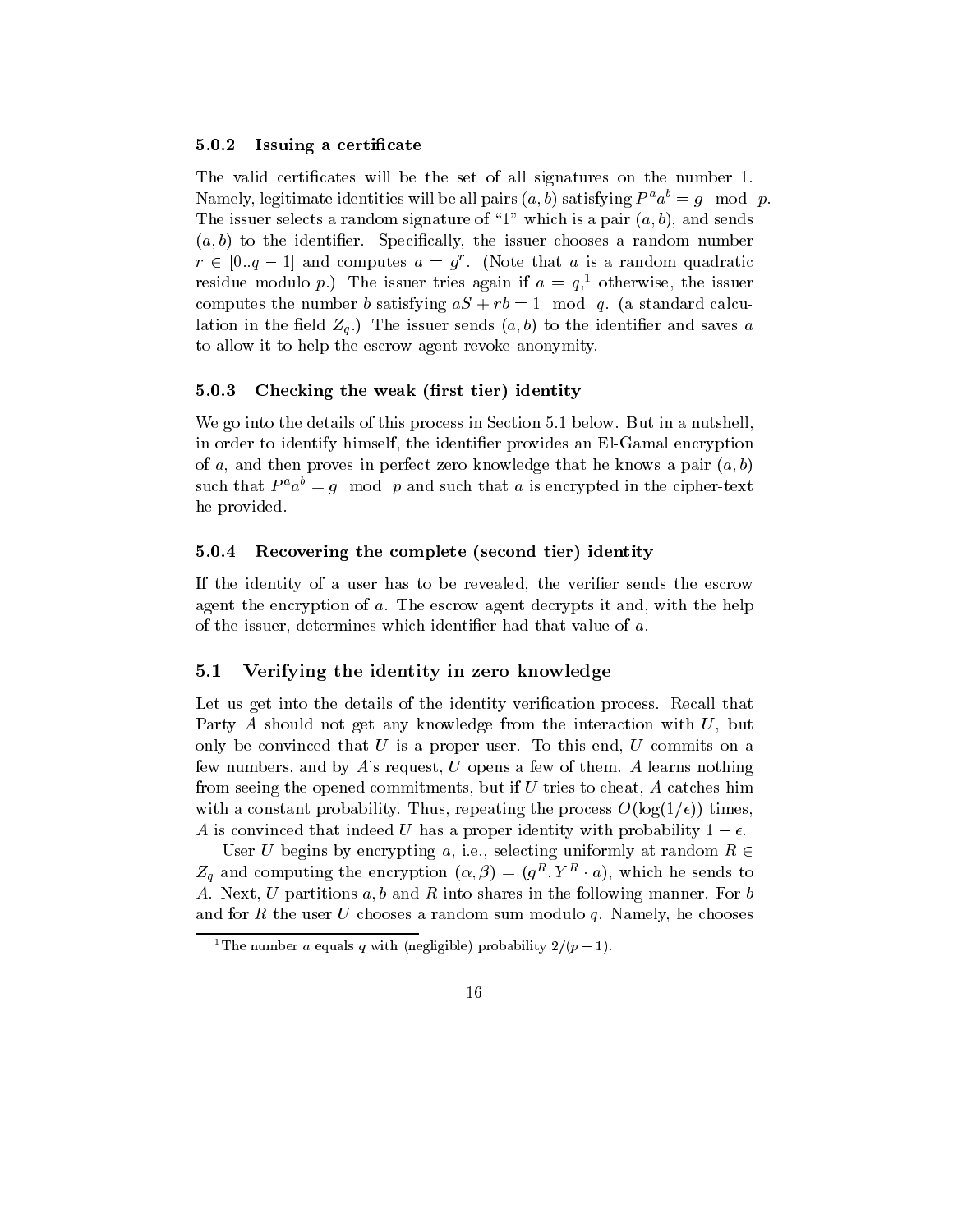uniformly at random  $b_1, R_1 \in Z_q$ , and then sets  $b_2 = b - b_1 \mod q$  and  $n_2 = n - n_1$  and q. The value of a is partitioned in a more involved manner. Oser  $\sigma$  spins it into a product  $a_1 \cdot a_2$  which equals a both modulo  $p$  and modulo  $q$ . He does this in the following manner. U chooses uniformly at random a number  $a_1 \in |1..pq-1|$  su Such that a is relatively prime to particle points of  $\frac{1}{2}$  is relatively prime to pand  $\frac{1}{2}$ . a- aa mod q This can be done by the Chinese Remainder Theorem Note that for any fixed a (which is assumed to be relatively prime to  $pq$ ),  $a_2$ (as well as  $u_{1}$ ) is randomly distributed amoligst the numbers in  $|1..pq=1|$ 

We first describe the tests on a high level; a more detailed explanation follows. We first specify some of the commitments that  $U$  makes. These commitments are the ones needed to state the high level tests, but more commitments will be required by the implementations of these tests

## Commitments

U commits to each of the following values:  $a_1, a_2, b_1, b_2, K_1, K_2, Y^{-1}, Y^{-2}$ ,  $(a_1)$ ,  $(a_1)$ ,  $(a_2)$ ,  $(a_2)$ ,  $(a_3)$ ,  $(a_1, a_2, a_3$ ,  $(a_1, a_2, a_3)$ 

## Tests

We describe on a high level a set of checks. A picks one check at random, and  $U$  proves that the test holds by opening some of his commitments. There are  $34$  low-level tests which are described in high level by the following 6 tests

- 1. A multiplication test that  $Y + Y + a_1 \cdot a_2 = \rho$ . Note that each of the multiplicands is a random number that can be simulated, and  $g$  is public. (This consists of 6 basic tests which are described in Subsection  $5.1.3$  below.)
- 2. A multiplication test that  $q^{-1} \cdot q^{-2} = \alpha$ . Note that each of the multiplicands is a random number that can be simulated, and g and  $\alpha$  are public. (This consists of 5 basic tests which are described in Subsection  $5.1.3$  below.)
- 3. A multiplication test that  $(P^{-1})^2 \cdot (a_1)^2 \cdot (a_2)^2 \cdot (a_1)^2 \cdot (a_2)^2 = g$ . (This consists of  $8$  tests which are described in Subsection  $5.1.3$  below.)
	- 17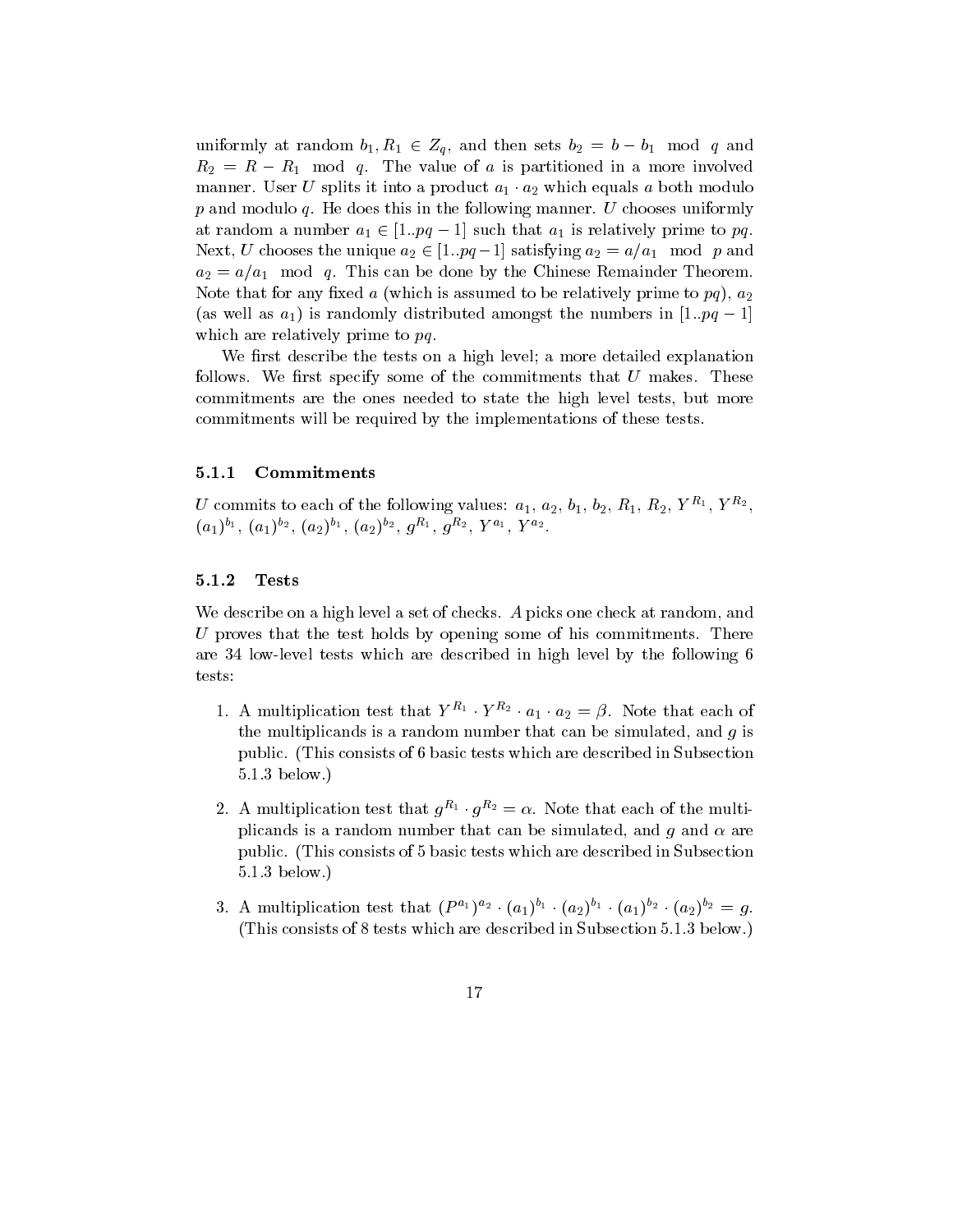- $\pm$ . O proves to A that  $a_1 \cdot a_2$  and  $p\bar{q}$  is a number in the range  $1..p-1$ . See Section  $5.1.4$  for the details of implementing this test (which consists of 9 basic tests). A discussion of why this is a crucial test appears in the appendix of [20].
- 5. For  $i = 1, 2$  and for  $j = 1, 2$  the user U opens the commitments on  $a_i$  on  $b_j$  and on  $(a_i)^{r_j}$  and A checks that indeed the value of the exponentiation is correct. (These are  $4$  basic tests.)
- 6. For  $i = 1, 2$  the user U opens the commitments on  $R_i, a_i$  and on  $g^{R_i}$ and on  $Y^{a_i}$  and A checks that both exponentiations are correct. (These are two basic tests

These techniques are quite standard, and one may check that seeing one of these tests is perfectly simulatable. Also, if all tests hold then the multiplications hold as well. And finally, if the multiplications hold, and the user follows the protocol as above, then he never fails to convince  $A$ .

### Implementing the multiplication tests

Let us describe the standard manner in which the multiplication tests are implemented In these tests at most one of the operands is revealed we use the test in situations where this leakage does not pose a problem. The first test we are interested in is a multiplication test that  $Y \cdot Y \cdot a_1 \cdot a_2 = \rho$ . The value of  $\beta$  is given to A. To this end U chooses uniformly at random and independently 4 numbers  $t_1, t_2, t_3, t_4$  in  $Z_p$ . U commits on the values of  $t_1$   $t_1$   $t_2$   $t_3$   $t_4$   $t_3$   $t_1$ ,  $t_4$   $t_2$ , and  $t_1$   $t_2$   $t_3$   $t_4$  and modulo  $p$ . The following 0 tests check the multiplication

- 1. U opens the commitments on  $t_1$ ,  $T^{-1}$ , and  $t_1T^{-1}$  and A checks that the values match
- 2. U opens the commitments on  $t_2$ ,  $T^{-2}$ , and  $t_2T^{-2}$  and A checks that the values match
- 3. U opens the commitments on  $t_3$ ,  $a_1$ , and  $t_3a_1$  and A checks that the values match
- U opens the commitments on t a- and ta- and <sup>A</sup> checks that the values match
- U opens the commitments of the commitments on the commitments of the commitments of the commitments of the commitments of the commitments of the commitments of the commitments of the commitments of the commitments of the c that the values match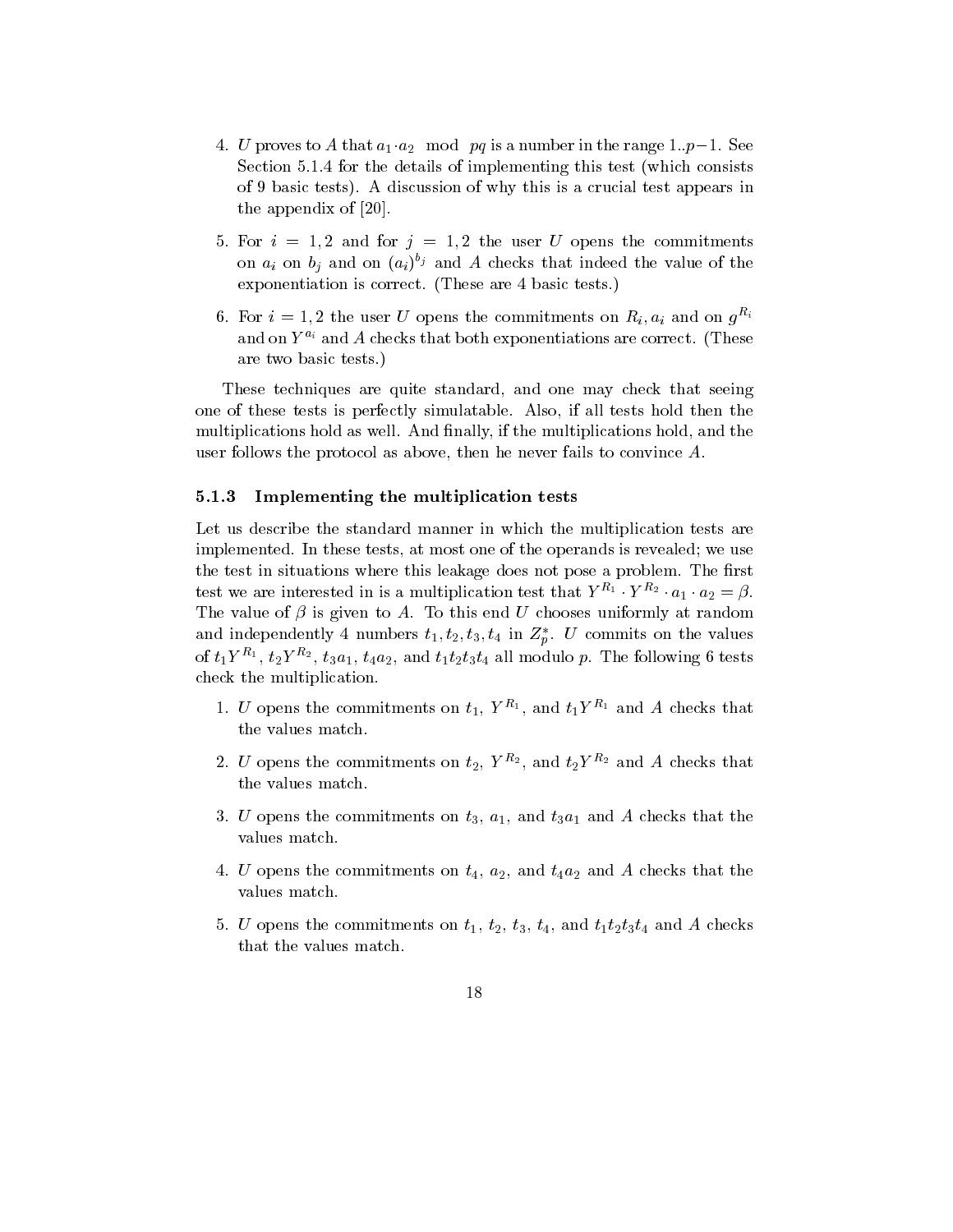0. U opens the commitments on  $t_1$   $t_1$   $\cdots$ ,  $t_2$   $t_1$   $\cdots$ ,  $t_3$  $a_1$ ,  $t_4$  $a_2$ ,  $t_1$  $t_2$  $t_3$  $t_4$ , and U checks that the multiplication  $t_1 Y \rightarrow t_2 Y \rightarrow t_3 a_1 \cdot t_4 a_2$  equals  $t_1 t_2 t_3 t_4 \beta$ .

In a similar manner one can construct 5 basic tests and the corresponding commitments to check that  $g^{R_1}g^{R_2}=\alpha$ .

I he second multiplication test should check that  $(P^{-1})^{-2} \cdot (a_1)^{-1} \cdot (a_2)^{-1} \cdot$  $(a_1)^2 \cdot (a_2)^2 = g$ . For this test, U chooses independently and uniformly at random 5 numbers  $t_5, t_6, t_7, t_8, t_9$  in  $Z_p^*$ . U commits on each of these 5 values and also on  $P^{-1}t_5$ ,  $(P^{-1})^{-2}t_5^{-2}$ ,  $(a_1)^{-1}t_6$ ,  $(a_2)^{-1}t_7$ ,  $(a_1)^{-2}t_8$ , and  $(a_2)^{-2}t_9$ , and on the value of  $(t_5)^{a_2}t_6t_7t_8t_9$ . The following 8 tests check the validity of the commitments and the correctness of the multiplication asserted

- 1. U opens the commitments on  $t_5$ , on  $a_1$  and on  $P^{a_1}t_5$ , and A checks that the values match
- 2. U opens the commitments on  $P^{-1}t_5$ , on  $a_2$ , and on  $(P^{-1})^{-2} \cdot t_5^{-2}$  and A checks that the values match
- 5. U opens the commitments on  $t_6$ , on  $(a_1)^2$  and on  $(a_1)^2 t_6$ , and A checks that the values match
- 4. O opens the commitments on  $i_7$ , on  $(a_2)^{r_1}$ , and on  $(a_2)^{r_1}i_7$ , and A checks that the values match
- $\sigma$ . O opens the commitments on  $\iota_8$ , on  $(a_1)^{12}$  and on  $(a_1)^{12} \iota_8$  and A checks that the values match
- b. U opens the commitments on  $t_9$ , on  $(a_2)^2$ , and on  $(a_2)^2 t_9$  and A checks that the values match
- under the commitments of all the commitments of all the values of  $\{0,1,0,1\}$  , all the values of all the values of of  $a_2$  and on the value of the product  $(t_5)^{-2}t_6t_7t_8t_9$ , and A checks that
- 8. U opens the commitments on  $(F^{-1})^{-1}$  is  $\frac{1}{2}$ ,  $(a_1)^{-1}$  is,  $(a_2)^{-1}$  iz,  $(a_1)^{-1}$  is, and  $(a_2)^2 b_9$ , and on the value of  $(t_5)^2 b_6 t_7 t_8 t_9$ . A checks that the product

$$
(P^{a_1})^{a_2} \cdot {t_5}^{a_2} \cdot {(a_1)}^{b_1} {t_6} \cdot {(a_2)}^{b_1} {t_7} \cdot {(a_1)}^{b_2} {t_8} \cdot {(a_2)}^{b_2} {t_9}
$$

equals the product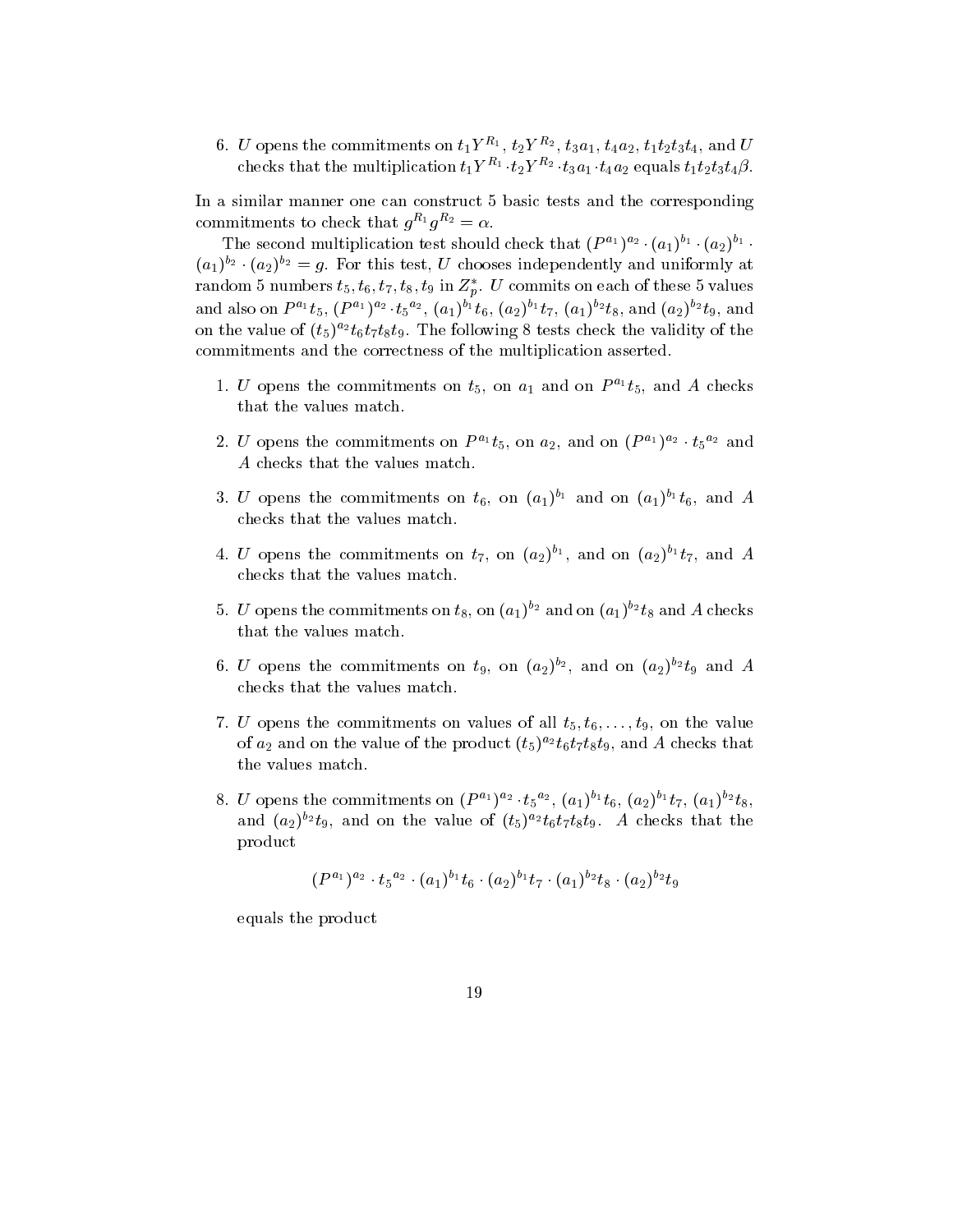### Testing a range property modulo  $n = pq$

Let q p be two primes such that q p A useful tool in our system is a zero knowledge test which verifies that a given pair of numbers  $a_1, a_2 \in$   $[0, 1, \ldots, pq-1]$  satisfies that  $a_1a_2$  and  $q$  is a number in the range  $[0..p-1]$  A solution to this problem for a general range is given by Bellare and Goldwasser en decidency they use an improvement due to the second to Cramer based on the techniques of [9]. In their scenario, the prover commits on the value  $a$  (which has to be in the right range) by committing on each of the bits in its binary representation. However, these and other such protocols depend intimately on how the value is committed to the commitment method we use  $(a$  is committed to as a product of committed  $\mathbf{v}$  and a-matrix a-matrix  $\mathbf{v}$  and  $\mathbf{v}$  are given in  $\mathbf{v}$  . In this solution is the direct use of the direct use of this solution is the direct use of the direct use of the direct use of the direct use of a simple cut mind this commitment is provided this commitment for this commitment for the commitment  $\alpha$ omitted here due to space limitations

#### 5.2 Features of the identification system

The interactive proof establishes that the identifier has a valid certificate  $(a, b)$  and that he has escrowed the value of a. We know of no way of generating valid certificates, or of generating a new certificate from a number of other valid certificates. Thus, heuristically, this argues that the first-tier identification is valid and that the second-tier identification has been escrowed. However, we note that as with the group-signature based scheme, the escrow agent needs the issuer-s help to revoke anonymity Without the escrow agent, the zero-knowledge proof only reveals the El Gamal probabilistic encryption of a valid certificate, so the second-tier identity seems secure

The protocol is weakly separable in the same way as with the group signature scheme: the escrow agent must be involved during the initialization and needs the issuer-term in the issuer-term in the issuer-term in the issuer-term in the issuer-term in the i

 $\mathbf{f}$  receive b However the issuer the issuer the issuer the issuer the issuer the issuer the issuer the issuer th can impersonate any identifier.

# Acknowledgements

We thank Markus Stadler for useful discussions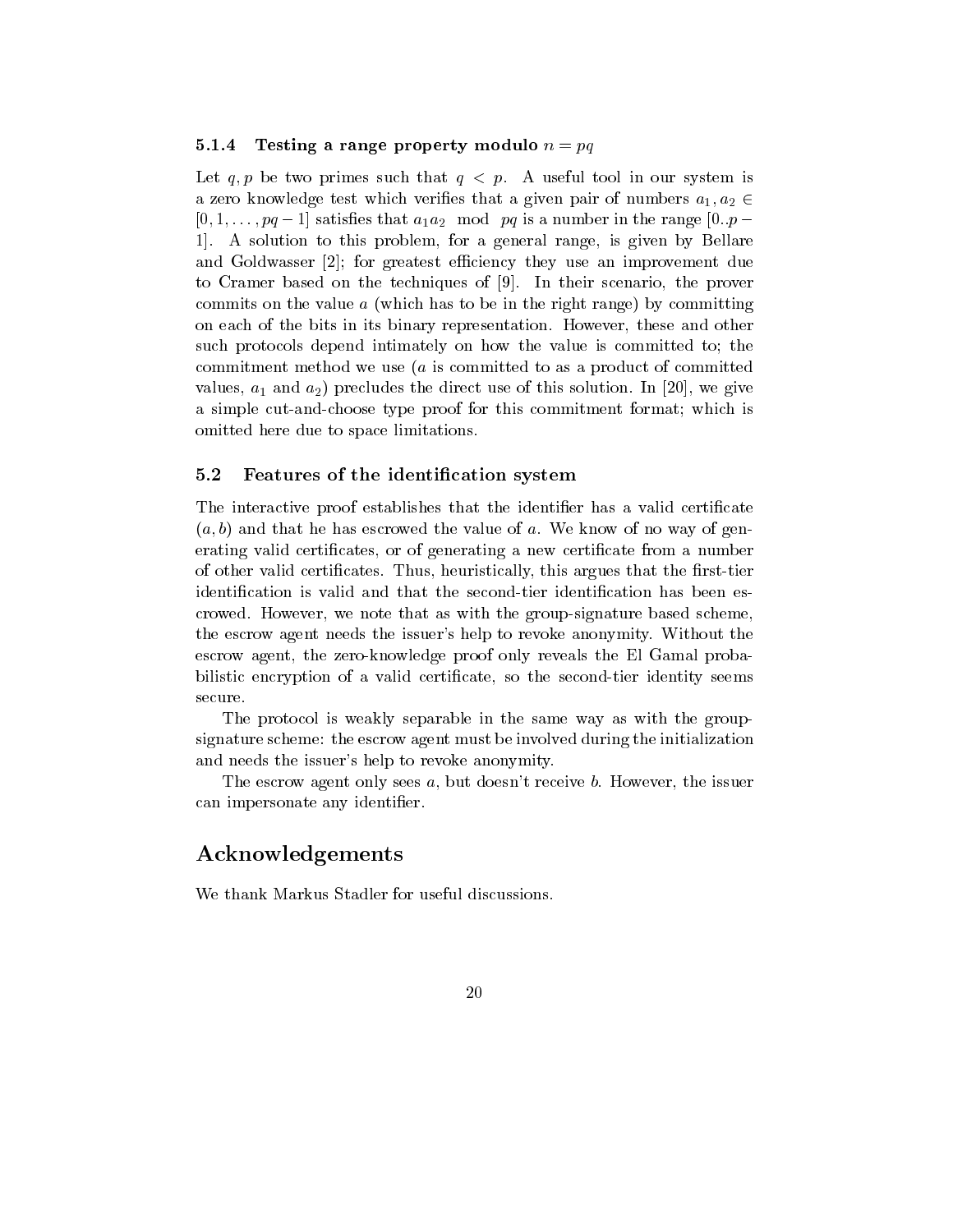# References

- as and Shown Show and Waidners- Optimized of Digital Signatures- Application Signatures-IBM Research Report RZ 
 November  -
- M- Bellare and S- Goldwasser- Veriable partial key escrow- Proceedings of the Fourth Annual Conference on Computer and Communications Security, ACM, - Preliminary version appeared as Technical Report CS Dept- of CS and Engineering, UCSD, October 1995.
- , and and S-matrix for the S-matrix of the S-matrix formulated key escribed and the series of the S-matrix of Computer Science Technical Report 688, April 1996.
- M- BenOr S- Goldwasser and A- Wigderson- Completeness theorems for noncryptographic fault to the experimental computations-between  $\mathbf{I}$ Annu. Symposium on the Theory of Computing, pages  $1-10$ , 1988.
- e-Britannia and D-Britannia to D-Britannia extensions to D-Britannia to D-Britannia to D-Britannia to D-Britannia anonymous cash and the making of anonymous change- In Proc- th Sympo sium on Discrete Algorithms pp- and Discrete Algorithms pp- and Discrete Algorithms pp- and Discrete Algorithms pp- and Discrete Algorithms pp- and Discrete Algorithms pp- and Discrete Algorithms pp- and Discrete Al
- D- Boneh and M- Franklin- Ecient generation of shared RSA keys- Advances in Cryptology CRYPTO  Proceedings pp- - Lecture notes in computer cannot grow you prompt the computer of the set of the set of the set of the set of the set of the set
- G- Brassard D- Chaum and C- Crepeau- Minimum Disclosure Proofs of know ledge-state - In July 1988, the state of the state of the state of the state of the state of the state of
- D- Chaum C- Crepau and I- Damgard- Multiparty unconditionally secure protocols-be-color in the state results and the political color color of the Symphony of Computing the Theory o pages  $11-19$ , 1988.
- R- Cramer I- Damgard and B- Schoenmakers- Proofs of partial knowledge and simplied design of witness hiding protocols- Advances in Cryptology  $\mathcal{L}$  and  $\mathcal{L}$  . The computer Science Science Science Science Science Science Science Science Science Science Science Science Science Science Science Science Science Science Science Science Science Science Science  $\#839$ , Berlin: Springer-Verlag, 1994.
- Camenisch- Ecient and generalized group signatures- Advances in Cryptol ogy – Europe Cave President Science of Europe Science Science Science Science (1999) pages are also because the compared of the set of the set of the set of the set of the set of the set of the s
- J- Camenisch and M- Stadler- Ecient Group Signature Schemes for Large Groups- Advances in Cryptology CRYPTO  Proceedings pp- -Lecture notes in Computer Science Springer Verlag Berlin -
- , and E-Chaum and E-Chaum and E-Chaum and E-Chaum and Heyster in Cryptology (Cryptology) EUROCRYPT '91, volume 547 of Lecture Notes in Computer Science, pages  $\mathbf{S}$  -springer vertex  $\mathbf{S}$  -springer vertex  $\mathbf{S}$  -springer vertex  $\mathbf{S}$ 
	- 21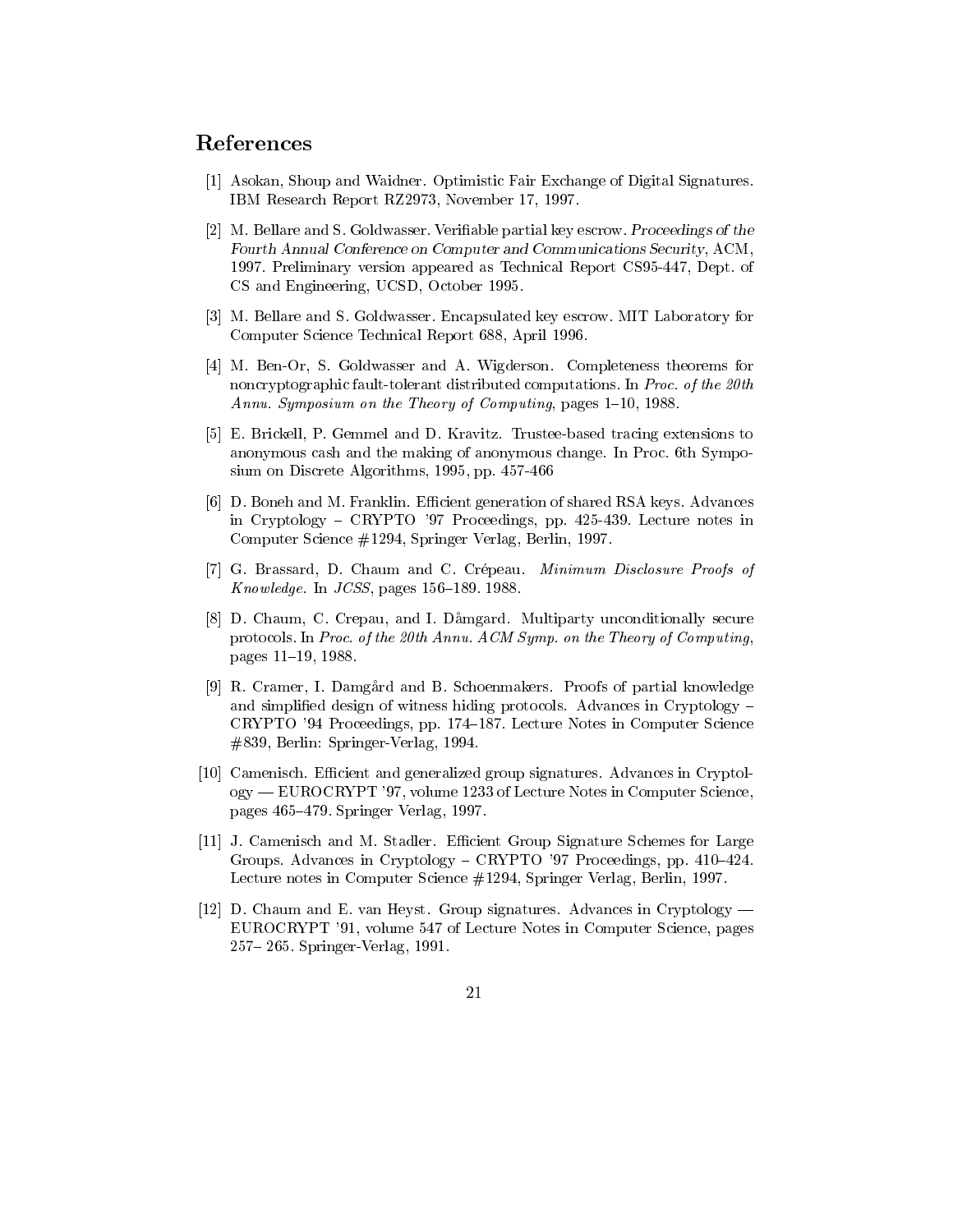- L- Chen and T- P- Pedersen- New group signature schemes- Advances in  $Cryptography - EUROCRYPT'94$ , volume 950 of Lecture Notes in Computer se springerverlag - Springerverlag - Springerverlag - Springerverlag - Springerverlag - Springerverlag - Springer
- I-LI Padersen and B-Li Philadelphia Philadelphia Philadelphia Philadelphia Philadelphia Philadelphia - $\mathcal{L}$  and  $\mathcal{L}$  and  $\mathcal{L}$  such Signatures-Schemes and FailStop Signatures-Signatures-Signatures-Signatures-Signatures-Signatures-Signatures-Signatures-Signatures-Signatures-Signatures-Signatures-Signatures-Signat tology CRYPTO 
 Proceedings pp- - Lecture Notes in Computer Science #773, Berlin: Springer-Verlag, 1994.
- Yvo Desmedt and Yair Frankel- Theshold cryptosystems- Advances in Cryp tology CRYPTO Proceedings pp- 
- Berlin SpringerVerlag 1990.
- T- El Gamal- A Public Key Cryptosystem and a Signature Scheme Based on Discrete Logarithms- Advances in Cryptology CRYPTO Proceedings pp-berlin SpringerVerlag - SpringerVerlag - SpringerVerlag - SpringerVerlag - SpringerVerlag - SpringerVerlag
- $\mathbf{A}$  . The matrix and M-course  $\mathbf{A}$ Ecient Fair OLine ECash- Advances in CryptologyASIACRYPT pro ceedings produced by the central central produced by the computer Science of the computer Science of the computer Science of the computer Science of the computer Science of the computer Science of the computer Science of t Verlag, 19851996.
- Y- Frankel and M- Yung- Escrow Encryption Systems Visited Attacks Anal  $\alpha$  and  $\alpha$  are proceeding berlines bereadings berlines berlines berlines berlines berlines berlines berlines berlines berlines berlines berlines berlines berlines berlines berlines berlines berlines berlines berlines b Springer-Verlag, 1995.
- S- Goldwasser and S- Micali- Probabilistic Encryption- In JCSS Vol pages  -
- is the common and E-R and E-R and E-R and E-R and E-R and E-R and I-R and I-R and I-R and I-R and I-R and I-R ftptheory-lcs-mit-edupubtcryptol-ps August -
- i-leighton-and filian and F-and F-air Cryptosystems Revisited-Cryptosystems Revisited-Cryptosystems Revisited- $Cryptology - CRYPTO$  '95 Proceedings, Berlin: Springer-Verlag, 1995.
- F- T- Leighton- Failsafe key escrow systems- Technical Memo MIT Lab- for Computer Science August -
- a-, a- Andrey A. ((Andrew System A. Andrew Secrow) Andrew Winkler with Winkler Winkler rant Bounds- Advances in Cryptology CRYPTO Proceedings Berlin Springer-Verlag, 1995.
- s- Microsoft and public try regions in Cryptology and Cryptology and Cryptology and Cryptology and Cryptology Proceedings Berlin SpringerVerlag Proceedings Berlin SpringerVerlag Proceedings B
- S- Micali- Fair publickey cryptosystems- Technical Report  MIT Lab- for Computer Science, September 1993.
	- 22